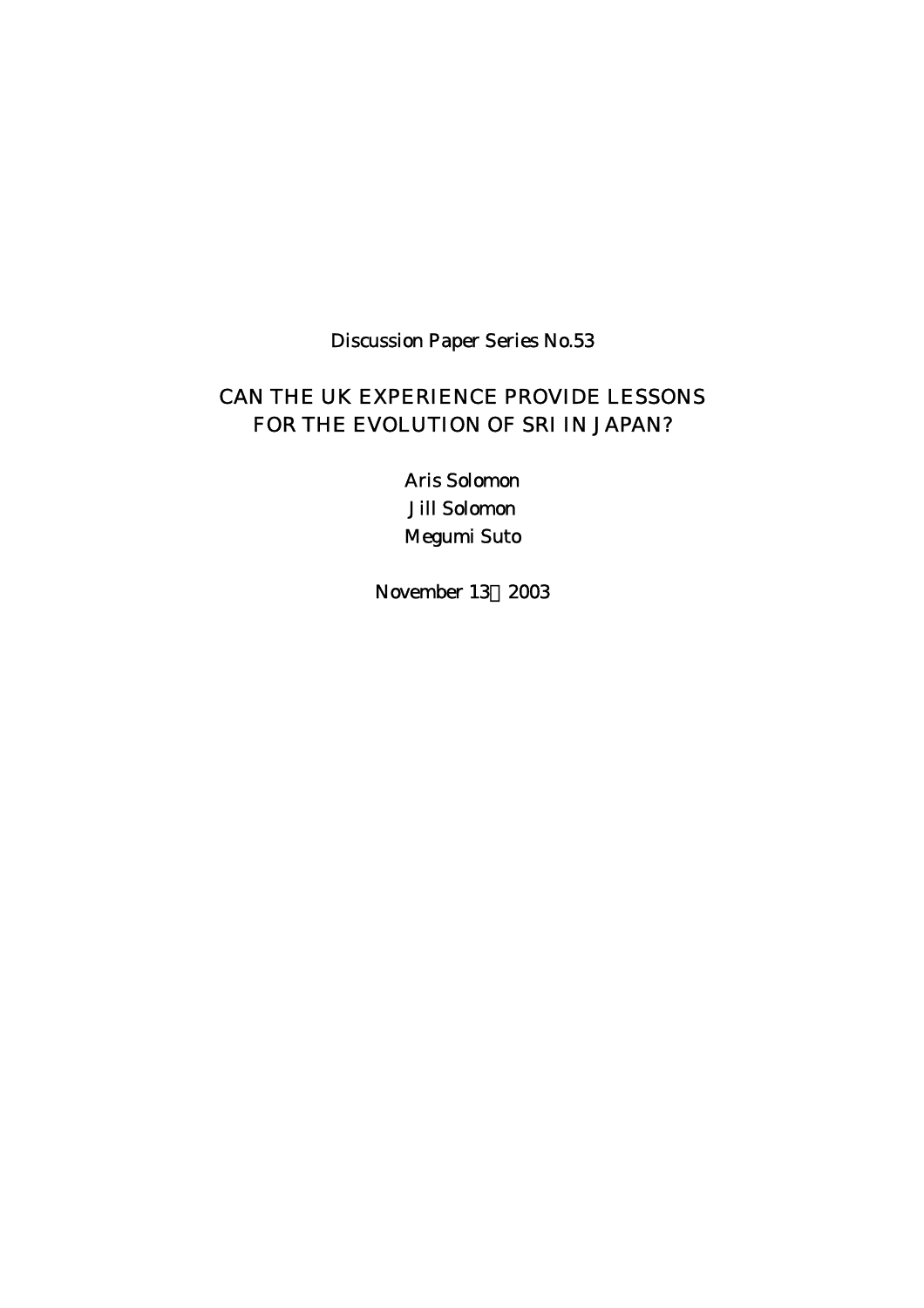# CAN THE UK EXPERIENCE PROVIDE LESSONS FOR THE EVOLUTION OF SRI IN JAPAN?

Aris Solomon  $RRASS<sup>1</sup>$ Lecturer in Accounting Cardiff Business School Cardiff University

Jill Solomon BRASS Lecturer in Finance Cardiff Business School Cardiff University

Megumi Suto Professor in Finance Faculty of Economics Chuo University Japan

**First draft August 2003 Second draft November 2003** 

#### **This is a working paper, please do not quote without permission of the authors**

**This paper is supported by Economics Research Fund of Chuo University, the ESRC-funded Research Centre, BRASS (Business Relationships, Accountability, Sustainability and Society) at Cardiff University and the Nuffield Foundation**

> **Please address all correspondence to : Dr. Megumi Suto Professor in the Faculty of Economics Chuo University 742 Higashi-Nakano Hachioji Tokyo Japan 192-0393 megumis@tamacc.chuo-u.ac.jp**

This paper was presented at 6<sup>th</sup> International Conference on Corporate Governance and Board Leadership at Henley Management College UK, 6-8 October, in 2003. We are grateful to useful comments and suggestions by participants.

<sup>&</sup>lt;sup>1</sup> BRASS is the ESRC-funded centre for Business Relationships, Accountability, Sustainability and Society at Cardiff University.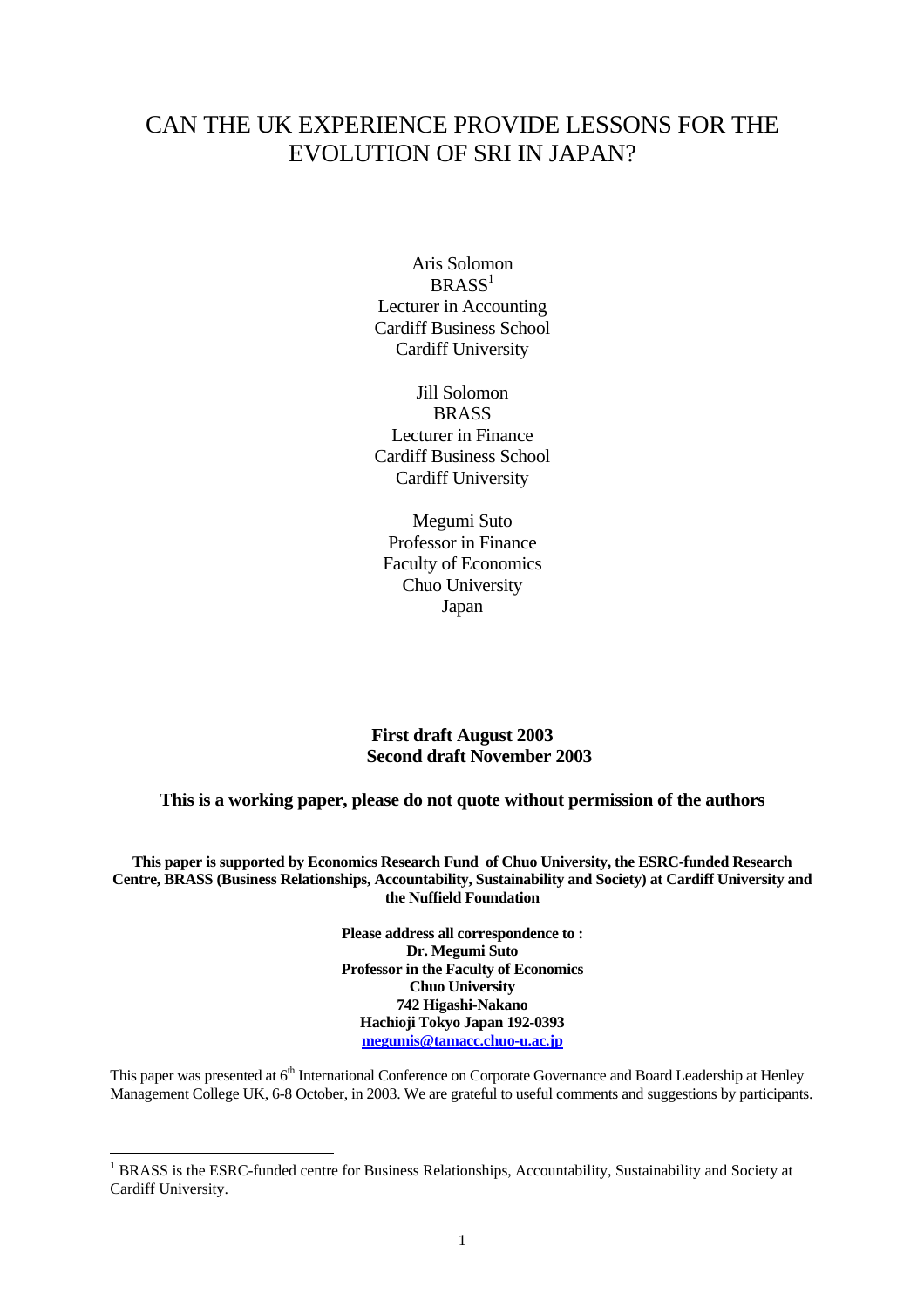## ABSTRACT

In this paper we review the growth of socially responsible investment (SRI) in the UK and in Japan. We consider the various factors which have given rise to the growth of SRI in both countries. As SRI is currently more mature in the UK than in Japan, we consider ways in which the UK experience may provide some lessons for the growth of SRI in Japan. Significantly, we consider that the use of corporate governance mechanisms such as engagement and dialogue by large shareholders, to solve social, ethical and environmental (SEE) problems in companies is a realistic route for the development of SRI in Japan. However, these mechanisms need to be designed so that they may operate more efficiently. Pension funds and other investment institutions need to appreciate the value of engagement over screening as an SRI strategy. Further, the disclosure of SRI strategies by pension funds in Japan may contribute to enhancing consciousness about the responsibility of shareholders for the SEE outcomes of corporate activities that they invest in indirectly. We acknowledge however, that this suggestion may be difficult to implement in the near future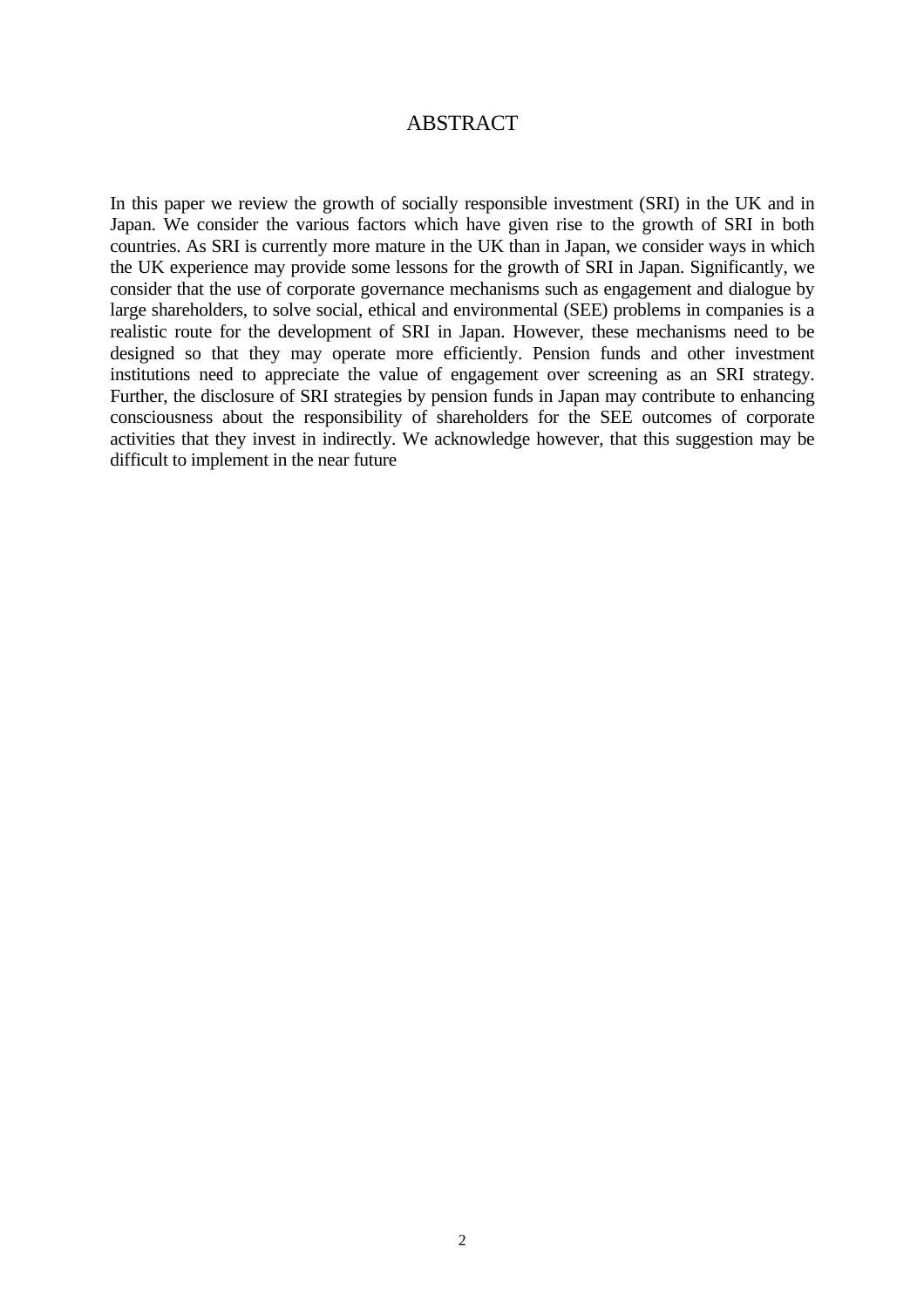## **Introduction**

In the UK, recent years have witnessed socially responsible investment (SRI) move from the margin to mainstream institutional investment (Mansley, 2000). A similar growth has occurred in Japan, but at a different level: SRI in Japan has grown from being non-existent to being a recognised marginal form of institutional (and individual) investment. In this paper we review the growth of SRI in the UK and Japan. We compare and contrast the growth of SRI in these two major economies. We then consider ways in which the experience in the UK could help pave the way for future growth of SRI in Japan.

## **The Growth of Socially Responsible Investment in the UK**

A recent study concludes that the UK SRI sector is becoming more powerful and influential, with the City taking an increasing interest in the area (Friedman and Miles, 2001). FT article. This transformation seems to have been motivated by a number of factors, with evidence suggesting that the main driver has been the activities of social/environmental lobby groups and interest in SRI from the UK Government, as well as the desires of individual scheme members (Solomon, Solomon and Norton, 2002). Recent corporate cases of social, ethical or environmental (SEE) misconduct and mismanagement have also turned the spotlight on SEE issues. The need for companies to become more accountable to a broader range of stakeholders by managing SEE issues more carefully and increasing SEE disclosure has been a focus of lobbyists, Government and investors for a number of years (Peattie, Solomon, Solomon and Hunt, 2002). Unless companies embrace corporate social responsibility (CSR) and improve their accountability and transparency they are unlikely to remain competitive in the future, as the risks of unethical behaviour to their reputation have been recognised as significant (Wheeler and Sillanpää, 1997). Further, if institutional investors, who represent the controlling shareholder group in the UK, endorse SRI, this will be a significant factor influencing the attitudes of company management towards SEE issues. There has been a dawning realisation in recent years that the immense power of collectivised investment can be used or abused, and that pooled funds may be wielded as a force for good.

The demand for SRI which has arisen from the institutional investor clientele (especially from pension fund members) demonstrates an increasing societal awareness of SEE issues and requiring fund managers to consider the SEE implications of their investment choices. Recent market research indicated that 77% of the UK public would like their pension funds to be invested in a socially responsible way provided this did not reduce financial returns (Targett, 2000). Another study indicated that almost 80% of pension scheme members required their schemes to operate an SRI policy (The Ethical Investor, 1999). Interest from the institutional investment community has been perceived as relatively weak with fund managers adopting an SRI strategy in reaction to external pressure rather than on their own initiative. However in the last couple of years their attitudes have changed dramatically. Institutional investors have started to view SRI as an increasingly important issue in portfolio investment (Friedman and Miles, 2001). Rather than viewing SRI as an issue to be isolated to individual, specialist 'ethical' funds, social, ethical and environmental SRI has been adopted as an umbrella policy across almost all major funds. Indeed, SEE issues constitute one of the main categories discussed in engagement and dialogue meetings between institutional fund managers and their investee companies (Jubb, 2002; Solomon and Solomon, 2003).

## **Why Has Socially Responsible Investment Grown in the UK?**

The quintessential issue for the institutional investment community, when deciding whether or not to adopt and SRI approach is whether or not there is a positive relationship between SRI and financial performance. However strongly investors desire to invest in a socially responsible manner, the prospect of lower financial returns on socially responsible funds would act as a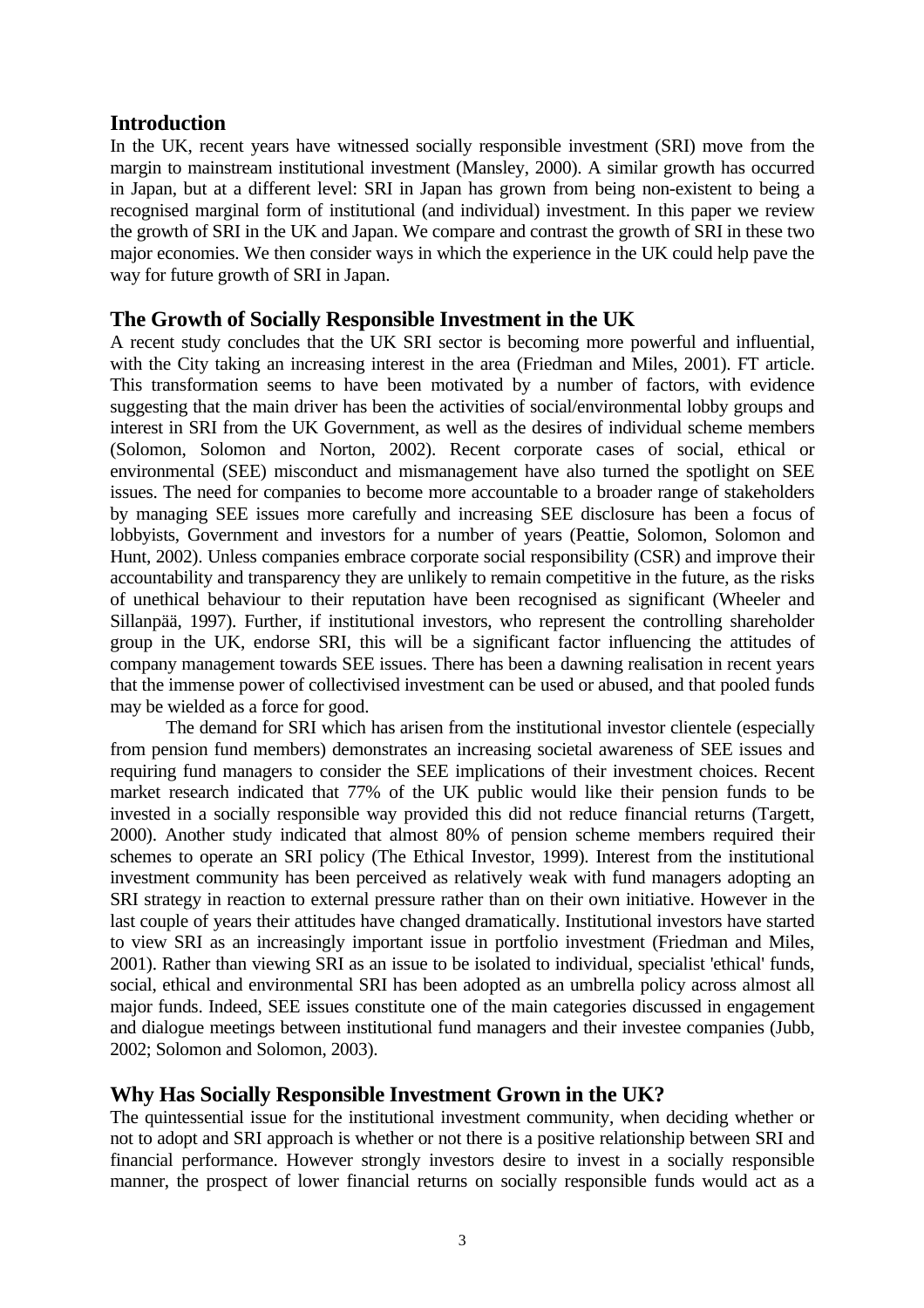strong disincentive for SRI. Indeed, as SRI is rising it is likely that investors believe they will make equal, if not higher, returns from socially responsible than from non-SRI and it seems that investors and fund managers believe it is possible to make a difference while making a profit (Drexhage, 1998). There appears to be a growing perception within the UK institutional investment community that SRI actually enhances investment return (Mayo, 2002). Indeed, the majority of institutional investors now operate an SRI overlay strategy which incorporates engagement with investee companies on SEE issues as part of the integrated investment process (Solomon and Solomon, 2003). However, institutional investors are hungry for concrete evidence and, although they are actively pursuing SRI strategies at present, still require as much information on links with performance as possible. We now consider SRI in the UK from a number of angles, each of which develops the case for adopting SRI on the basis of its improvement to financial return.

#### *(i) Academic Research*

Existing academic empirical research has failed to find any statistically significant difference in the returns of socially responsible funds (for example, Mallin, Saadouni and Briston, 1995). Although this appears to be a negative result at face value, it actually represents a positive result for the pro-SRI lobby, as evidence showing no significant difference between ethical and nonethical investment provides people with a costless choice of investing in a socially responsible manner. A number of empirical studies have been performed to evaluate the financial performance of UK socially responsible funds. Luther, Matatko and Corner (1992) isolated a sample of socially responsible unit trusts and found that five of the trusts offered a higher total return than the FT-All Share index. They found overall that half of the trusts studied outperformed the market and half underperformed. However, the use of an appropriate benchmark in such empirical work has raised concerns (see Luther and Matatko, 1994). Mallin, Saadouni and Briston (1995) attempted to overcome this problem by using improved techniques to compare the performance of UK SRI funds not only with a market benchmark but also with non-SRI funds. Overall, they found that both socially responsible and non-socially responsible trusts seemed to underperform the market. However, they provided some weak evidence that socially responsible trusts outperformed non-socially responsible trusts. They attributed their findings to a type of 'bandwagon' effect, *"The weakly superior performance of ethical funds evidenced in the sample may have been a temporary phenomenon caused by an increased awareness and interest in ethical investment. This in turn led to increasing levels of demand for appropriate investment products establishing a premium in realised rates of return. Indeed, this phenomenon may still be continuing as ethical investment gains in acceptance"* (p.495)*.* Using similar techniques, the most recent econometric study on UK data, performed by Gregory, Matatko and Luther (1997) showed that both socially responsible and non-socially responsible trusts underperformed the market but that underperformance was worse for socially responsible trusts.

Although these findings are interesting they apply only to funds which are run solely on an ethical basis. As discussed earlier, the market has evolved now such that nearly all major funds take account of SEE issues in their portfolio investment decisions. Therefore, this sort of study is no longer applicable as there are no funds which could be termed completely 'nonethical'. A different approach needs to be developed to discover whether SRI has a positive or a negative impact on investment return.

#### *(ii) Development of SEE Benchmark Indices*

From a more practical perspective, the development of benchmark indices for evaluating socially responsible fund performance should provide clarification on this issue. Williams (1999) stated that one of the future trends in UK SRI would be the development of dedicated performance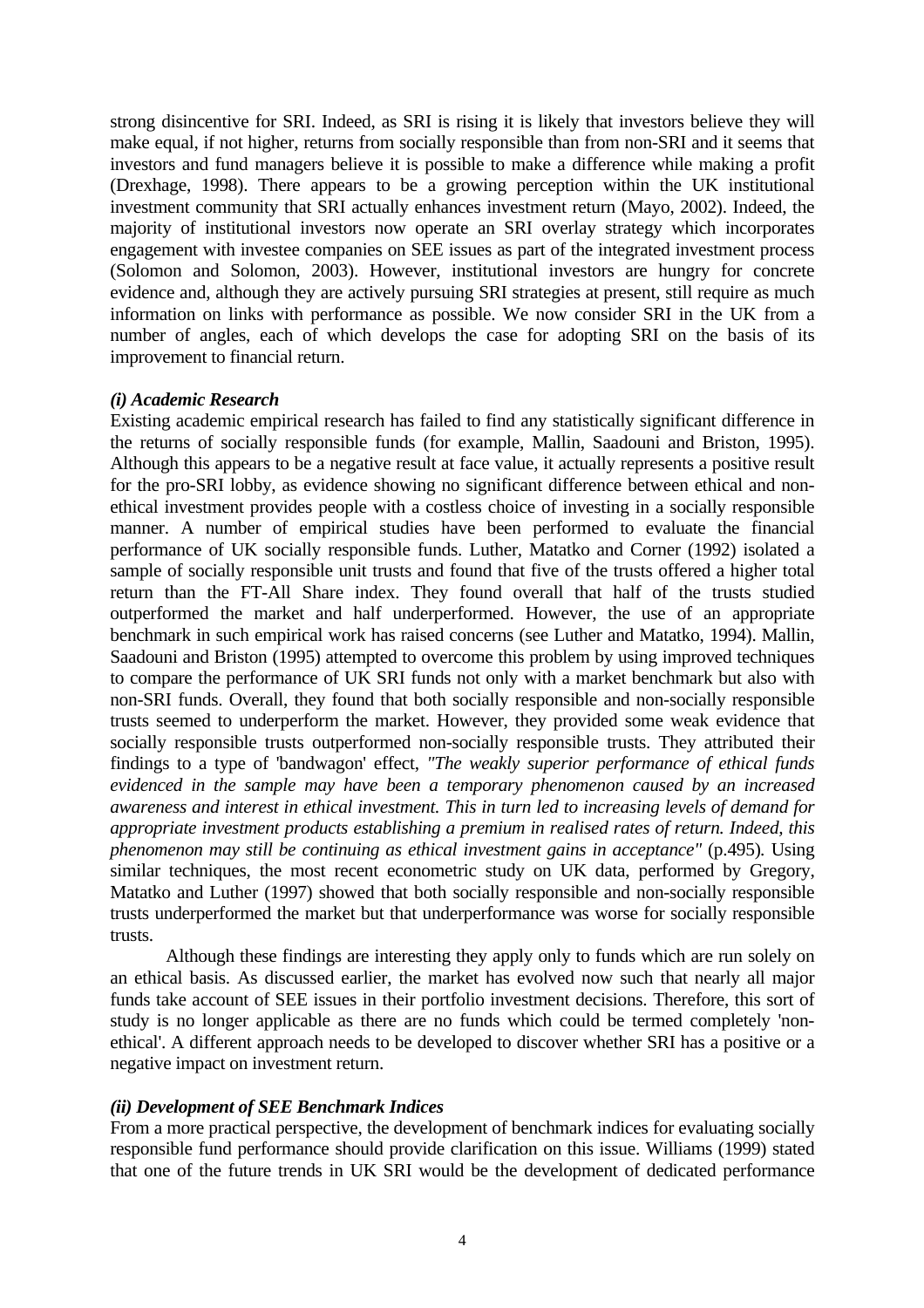benchmarks. Indeed, there has been a recent emergence of SRI stock exchange indices in the UK. EIRIS has developed five socially responsible indices, each of which indicates financial returns roughly equivalent to the FTSE-All Share Index for the period 1991 to 1998. Also, in 1998, the NPI Social Index was launched. It is likely that the emergence of new SRI indices will *"...explode the myth that green and ethical investors have to accept that their investment performance will be disappointing"* (Holden-Meehan, 1999, p.35). Indeed, in the last couple of years both the UK and the USA have developed new SRI benchmark indices, the Dow Jones Sustainability Indices (DJSI) in the USA and the FTSE4Good index in the UK. The first indications are that the DJSI is performing well and the market is anticipating similar news for the UK index (Martin, 2002).

#### *(iii) The Risk-Based Approach to SRI*

The institutional investment community in the UK has now acknowledged the potentially devastating effect that mismanagement of SEE issues can have on companies' reputation and hence on share prices and investment return. Following the publication of the Turnbull Report (1999) which provided recommendations to UK listed companies on how to operate an effective system of internal control, there has been an increasing awareness of the significance of nonfinancial (SEE) issues to financial performance. A report by the Association of Chartered Certified Accountants (ACCA) (2000) emphasised the importance of taking SEE issues into account within a Turnbull framework of risk management and internal control. As well as encouraging companies to develop improved risk management practices in the SEE area, the Turnbull Report (1999) has encouraged companies to disclose more information on their SEE liabilities and risk management procedures. Indeed, the Association of British Insurers (ABI) has developed a series of guidelines for listed companies on SEE disclosure, from a risk management perspective. A report commissioned by the Association of British Insurers (ABI) demonstrates that SRI reduces risks of financial loss and in fact adds to shareholder value (Cowe, 2001). The institutional investment community has recognised that SRI has moved from being a strategy based on companies' attempts to improve their marketing and personal relations to a serious approach based on avoidance and management of reputation risk (Montagnon, 2002). A riskdriven approach to SRI acknowledges the risk of substantial corporate financial losses arising from SEE mismanagement as,<br>Reputation, in our view, will be a key competitive differentiator for the successful company for the

next 50 years (ACCA, 2000, p.11).

It seems that shareholders are increasingly aware of the impact that reputation can have on shareholder value.

#### *(iv) Cases of SEE Mismanagement and their Impact*

The potentially devastating impact of corporate SEE mismanagement and abuse on share values and consequently upon investment returns has been recognised for some time. Damage to reputation arising from serious SEE incidents where internal controls and risks management in the SEE have been weak has been demonstrated unequivocally by a number of highly publicised cases. We now consider a umber of cases which provide anecdotal evidence that there is a significant relationship between CSR and financial performance and therefore between SRI and financial return to investment.

The environment is one of the most high profile areas of SEE concern for companies and investors in which there have been a number of notorious cases resulting in companies suffering substantial financial losses. One of the earliest and most influential cases was that of Exxon Valdez where the accidental sinking of an oil tanker resulted in extensive pollution of seawater in an area of outstanding natural beauty. This resulted in the company being targeted by environmental lobbyists, divestment by major institutions and a plummeting share price. It was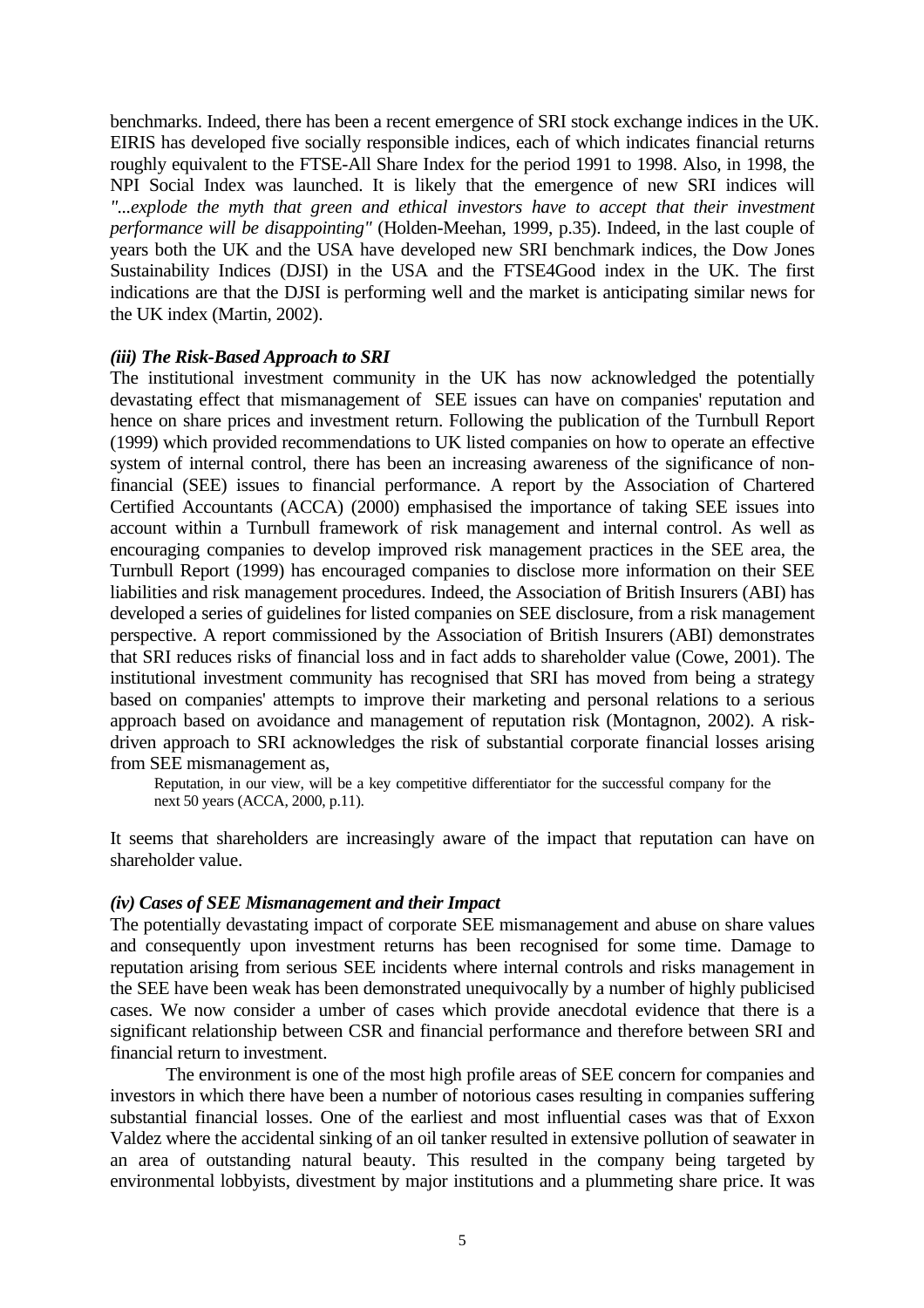this disaster which inspired the development of the Ceres Principles on corporate environmental reporting.

More recently, the decision by BP to dump an outdated oil platform sparked a furor environmental lobbyists. Greenpeace claimed that firstly the company had no right to discharge waste into the deep ocean and secondly, that this was not an environmentally acceptable means of disposing of the platform. After a period of mass media attention the company decided to dispose of the platform in an alternative way. However, scientific research undertaken by the company showed that deep ocean disposal was in fact a more environmentally sound approach, calling into question Greenpeace's judgement. Institutional investors refer to this case in their discussions of SEE issues and suggest that lobbyists are not always correct and that they should not always act on pressure from environmental/social lobby groups. However, the other main concern raised by lobbyists about this case still holds. The issue of whether or not a company has a right to make use of the ocean or any other natural resource in this way, when it does not belong to them, is an issue which is widely debated.

In the area of human rights, there have been a number of high profile cases where companies have been found to be operating 'sweat shops' in their foreign subsidiaries. There have been cases of child labour and abuse of employees' rights with workers operating in appalling conditions for excessively long hours. Nike is a prominent example. Again, the unleashing of information relating to these issues has resulted in swift and negative impacts on financial performance with shareholders divesting to register their dissatisfaction.

Enron too presents a poignant case for improved management and control of SEE issues. Not only has the company become a household name representing unethical business conduct and financial mismanagement but the company was also the perpetrator of serious human rights abuses several years before its ultimate demise. In the 1990s Enron was accused by human rights activists of hiring security guards to watch its facility in India who subsequently attacked and seriously harmed protestors from the local community who were demonstrating against the local impact of the site's operations. Not only does this indicate that Enron was demonstrating signs of ethical and social misconduct well before the events of 2001 but this case also indicates that SEE management is an indication of management quality. Indeed it is increasingly recognised that the manner in which company management deals with SEE risks and liabilities may be used by institutional fund managers and analysts as an indication of managerial quality and performance (Solomon and Solomon, 2002).

In the area of human rights and ethics, the decision by the Johannesburg Stock Exchange to force listed companies by law to disclose the number of their employees affected by the HIV virus is anecdotal evidence that mismanagement of SEE issues have a recognised and potentially negative impact on financial returns. Concerns that companies will be faced by unanticipated financial liabilities as a result of employees becoming ill have forced the Government to encourage listed companies to disclose information relating to infection as a potential liability.

Huntingdon Life Sciences (HLS) has demonstrated a clear and negative relationship between unethical behaviour in the area of animal rights and financial performance. Incidents of unacceptable abuse of animal rights at the Oxford site of HLS were exposed through videos taken by animal rights activists who infiltrated the company premises. These clips received mass media exposure and resulted in an outburst of activity by animal rights activists and lobbyists. The pressure on the UK financial community was so significant that all the institutional investors divested their shares in HLS. In the following months HLS managed to obtain financial backing from a major US financial institution but again in recent months this has also been withdrawn as a result of lobby pressure.

Clearly, these cases provide only anecdotal evidence that there is a substantial reputation risks attached to SEE mismanagement. However, the cases have been important enough to worry company management and the institutional investment community.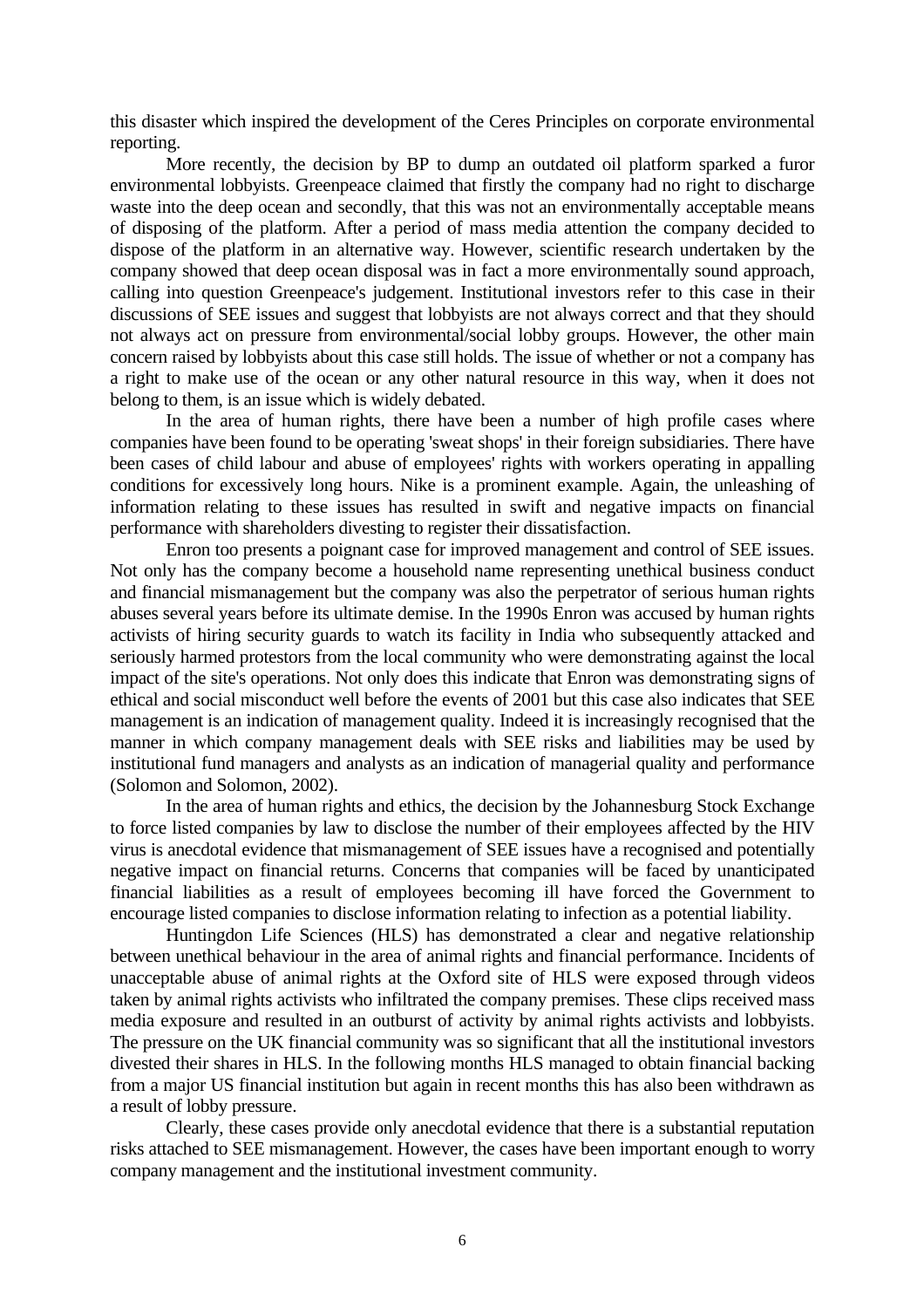#### *(v) The Positive Results of Engagement and Dialogue*

Another reason why SRI seems to be growing is the positive impact which engagement and dialogue between institutional fund managers and their investee companies have had on financial performance and investment return. One traditional theoretical viewpoint on SRI is that any reduction in the investment universe through screening (i.e. exclusion of companies in 'unethical' industries) reduces the potential return to investment. This is inarguable and is couched in portfolio theory (Boatright, 1999). However this argument against SRI only applies to fund managers employing a screening strategy. The early ethical funds in the UK relied on screening and were individualised by their varying selection of ethical criteria. In the last few years, a completely different approach to SRI has evolved, with fund managers moving away from screening towards a strategy of engagement and dialogue. This means that institutional investors invest in shares across all industries but frequently select those that are 'best in sector'. In other words, companies are selected in all industries on the basis of the best performers in the SEE area. Also, if there are any concerns about a company's SEE-related behaviour the fund manager will engage directly with the company management in order to encourage a change in company policy. For example, Friends, Ivory and Sime, a large institutional investor which has now become 'Invensys', have been actually encouraging their investee companies in the clothing sector to develop policies on employees' rights in foreign subsidiaries and have forced them to disclose information relating to their activities in foreign countries (Litvack, 2002). The growing belief is that rather than restricting financial return to investment, this type of engagement approach actually enhances return by reducing the risk of reputation damage, thereby stabilising financial performance and in the long-run improving returns to investment. A series of in-depth interviews with UK fund managers and investment directors has revealed that the SEE engagement process in UK investment institutions is becoming formalised and is now largely integrated into the mainstream investment process (Solomon and Solomon, 2003).

#### *(vi) Institutional Changes: The Evolving Role of Pension Fund Trustees in SRI*

A seemingly minor institutional change to pension fund law has had a significant impact on pension fund trustees and on SRI in the UK. Since July 2000, an amendment to the Pensions Act (1995) has required all trustees of occupational and local government pension schemes to state their policy on the extent (if at all) to which social, environmental or ethical (SEE) considerations are taken into account in the selection, retention and realisation of investments. Therefore, although trustees are not forced to practise SRI, they are now required to state whether or not they do (EIRIS, 1999). Nevertheless, SRI is a difficult issue for trustees to deal with. Their fiduciary duty obliges them to maximise future pension receivables (Cunliffe, 1997; Ellison, 1997). This duty does not necessarily correspond to the potentially wider role in society that they may take on by adopting SRI. Assessing whether or not these roles conflict is essential for the future prosperity of pension fund members. Given the current situation, pension fund managers are not keen to risk an SRI policy which might damage returns (Pensions Week, 10 June 2002). Indeed, trustees are under extensive pressures due to the Myners Review (2001) which concluded that trustees did not possess the training and knowledge necessary for them to carry out their responsibilities effectively. Pressure to embrace SRI issues may be perceived as an additional burden which trustees cannot even consider bearing (Solomon, Solomon and Norton, 2002).

Indeed, the role of the trustee in SRI seems to be evolving gradually, with Solomon and Solomon (2003) finding evidence from questionnaire data and interviews that trustees are becoming more aware of, and interested in, SRI issues, despite concerns about their fiduciary duty. SRI issues were now included on the agenda at trustees' meetings, whereas they were generally omitted before. However, the paper identified a number of organisational and contextual factors affecting the level of interest in SRI among the trustee community. Indeed,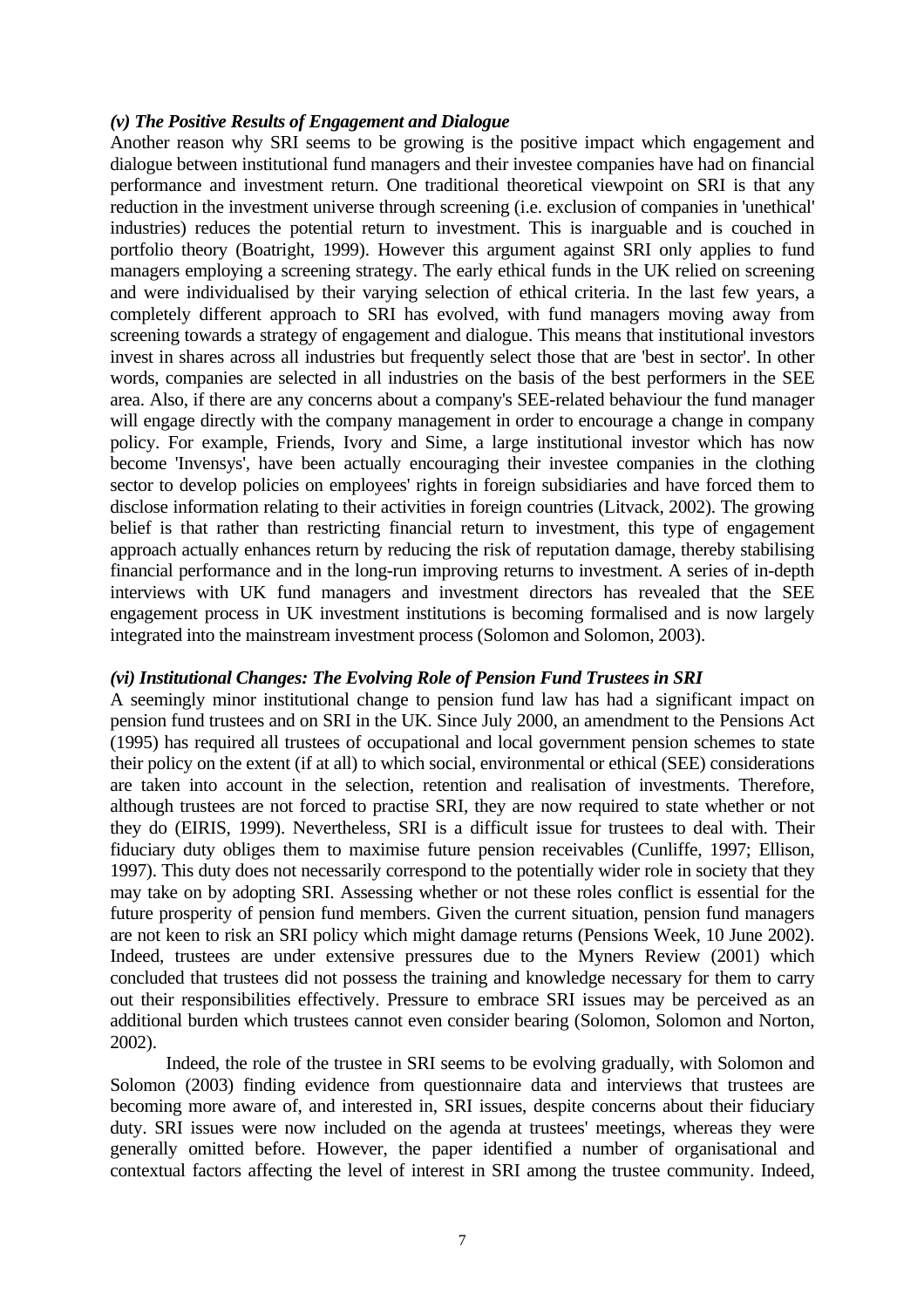they found statistical evidence that trustees from larger pension funds and those with a greater proportion of equity in their asset allocation, were more interested in SRI issues. Further, the paper showed how, hypothetically, this minor institutional change to pension fund law could lead to greater CSR, through a virtuous circle effect. Indeed, the new disclosure regulation for trustees has been found to have had a significant impact, as,

This requirement [the new SRI disclosure requirement] has had a significant and wide-ranging impact on the investment community. The majority of trustees have incorporated reference to social, ethical and environmental (SEE) issues in their annual statements in 2001. Most of them have delegated responsibility for implementing this to fund managers which has added significantly to the growing Socially Responsible Investment (SRI) movement (Cowe, 2001, p.8).

It remains to be seen whether or not SRI will become more or less central to the trustee's role.

#### *(vii) Sociological Factors*

There are also a number of sociological factors which appear to have promoted the growth of SRI in the UK. For example, a general increase in ethicality in UK society and a desire to achieve a consensus on moral and ethical issues may be a factor leading to greater interest in SEE issues. Further, the growth in media exposure of all events, including those relating to SEE issues has sparked interest among the general public (and therefore pension fund members and other clients of investment institutions) in SEE and ethical investment. Another sociological factor contributing to the growth in SRI seems to be the heightened interest in risk and risk management. These sociological factors in the UK are discussed in relation to SRI in McCann, Solomon and Solomon (2003).

## **The Development of Socially Responsible Investment in Japan**

In contrast with the UK experience, the first roots of SRI in Japan are considered to have emerged in 1999, with the introduction of 'eco-funds', investment funds which focus specifically on environmental issues. Table 1 summarises a series of events which have contributed to the development of SRI and CSR in Japan. Since August 1999, eleven SRI funds, including eight eco-funds, have been formed. SRI by pension funds is at a far earlier stage of development. However, the speed of change has accelerated since 2000. The Mutual Aid Association for Tokyo Metropolitan Teachers and Officials was exceptional, as they quickly took up investment in eco-funds and started to invest a small part of their fund into eco-funds in December 2000. This pension fund began to adopt SRI as an aspect of its in-house fund management in April 2003, soon after the Ministry of Education and Science had lifted ban on fund management of pension funds of teachers and officials associations of all authorized schools. New development of SRI has continued since then. At the end of July 2003, Sumitomo Trust Bank launched the first SRI fund for pension funds and two pension funds, belonging to KDDI and Shinsei Bank, decided to entrust with Sumitomo Trust Bank Yen 25 billion to the SRI fund. Nevertheless, the amount invested according to SRI criteria remains small and no other pension funds have adopted an explicit SRI policy to date. Also from Table 1, we can see that the Morning Star company started to publish SRI index in July 2003. They suggested that the SRI market in Japan was still at an early stage of development, but that its evolution was steady.

Insert Table 1 about here

A number of US and European SRI research-organisations have conducted questionnaire surveys of Japanese companies, in order to discover whether or not these companies have been approached for SEE information. However, many Japanese companies targeted in the domestic market declined to respond to these questionnaires, as they felt that they were based on Western ethics and Western ideas of social justice. They considered that the Japanese should discover their own solutions to CSR problems domestically. This is an extremely interesting issue as it shows that domestic Japanese companies adhere strictly to notions of ethical relativism,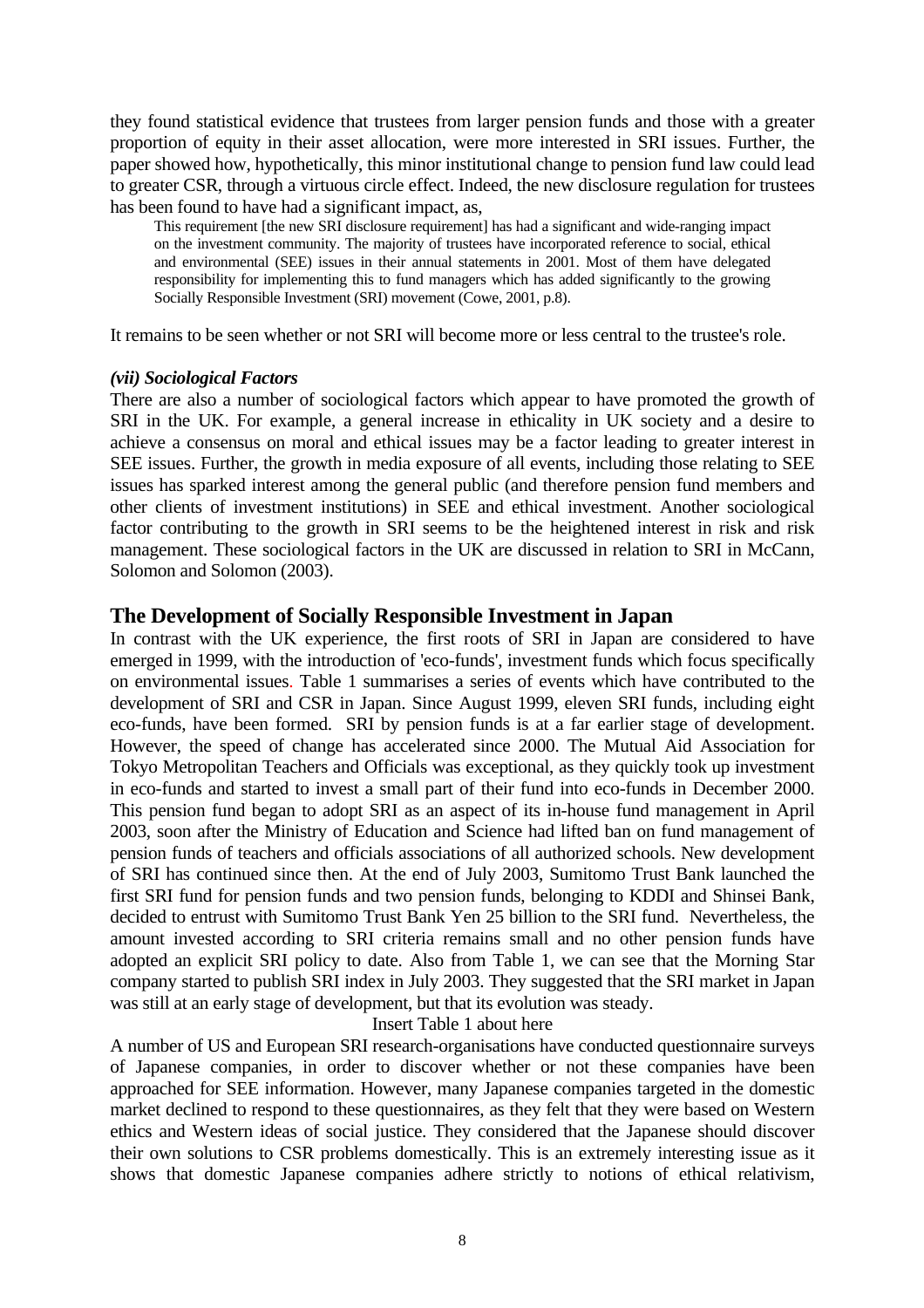believing that different countries are associated with different sets of ethics and moral principles, and that one country should not attempt to inflict their ethical beliefs on another (Wong, 1991; Bowie, 2004). There was an extremely different response from companies conducting crossborder activities, as they appeared to be far more concerned about international perspectives on CSR. They are clearly likely to be more sympathetic to other cultural norms regarding ethics, as they need to conform in order to be internationally competitive. Since 1988, the Council for Better Corporate Citizenship  $(CBCC)^2$  has been investigating SEE issues for multinational firms and international standards of CSR, since Japanese companies faced various conflicts with employees and local communities in the US in the 1980s.

Shareholder power is also relatively new in Japan. Indeed, Japanese institutional investors have only started to execute their voting rights since the end of the 1990s. This was partly a result of the major period of financial reform, named the 'Japanese Big Bang', which started in 1997. Furthermore, Japan is experiencing a rapid ageing of the population. Both the sustainability of society, as well as the restructuring of corporate management depends on the extent to which households shift their savings into the securities market. Not only pension fund managers but also their trustee bodies, which are trust banks and life insurance companies entrusted by pension funds and legal shareholders in the Japan's pension scheme, $3$  are being pressured by society to improve investment performance. If they are asked to become more aware of SEE issues in their investee companies at the same time, this is a difficult path to tread and a hard balance to achieve.

As has been the case in the UK, in the near future, Japanese corporate pension funds are also going to be confronted with the problem of balancing their fiduciary responsibility against a consideration of SRI strategies. $4$  It seems that engagement and dialogue may be acceptable measures of corporate governance for Japanese institutional investors, as both investors and companies like to cooperate their activities over the long-term. We discuss the current situation and potential development SRI in pension funds in Japan later in the paper.

#### *CSR and SEE Issues in Japan*

 $\overline{a}$ 

In Japan, SRI has remained an irrelevant issue until relatively recently. A number of high profile cases of corporate SEE mismanagement in the area of health and safety and ethics have drawn attention to SRI concerns. Japan does not have the religious background for ethical investment, found in Western countries such as the UK, although there has been, historically, a corporate culture of consideration to employees and regional community, with an emphasis on family and regional ties. Hence, it is likely that SRI, which encourages CSR through the capital market, has been less familiar with the general public in Japan than in the Western countries - at least until recently. This does not mean that Japanese society is unconcerned with SEE issues or that they do not perceive the financial markets as a means to solving SEE problems. In January 1991, the Postal Service Agency of the Government,<sup>5</sup> which has  $16,000$  subsidiaries across Japan, introduced Postal Savings for the International Volunteer Aid Program (see Table 1). According to this programme, 20% of savings incomes is dedicated to NGOs for medical, educational, agricultural and environmental activities in developing countries. These savings became popular among the households soon after they had started, such that the amount of donation continued to

 $2$  CBCC was founded in September 1989 with full backing of Keidanren (Japan Business Federation) in order to solve the issues relating to the investment friction they faced in the U.S. and other markets. In June 1990, CBCC was authorised as a designated public-benefit organization. 3

 $3$  Suto (2002a) explained the Japanese pension funds scheme and government policy.

<sup>&</sup>lt;sup>4</sup> A fund manager of Government Pension Investment Fund (GPIF)published his strong objection to SRI by pension funds as a personal viewpoint because social investment criteria are contradict to financial criteria. (Terada, 2003) GPIF is the largest pension fund in Japan.

 $\overrightarrow{S}$  The Postal Services Agency was transformed into an independent government company in April 2003.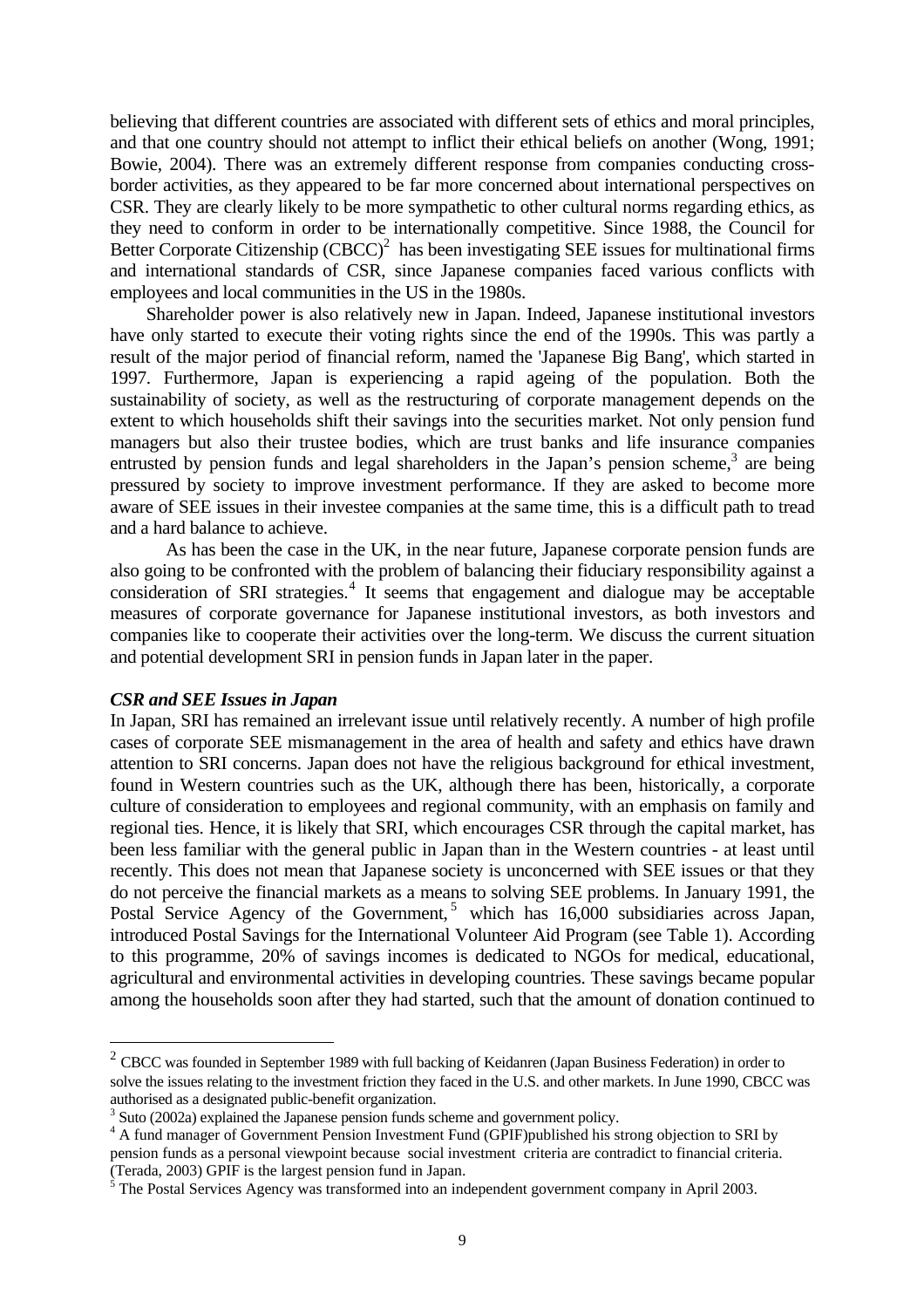increase until the implementation of an extremely low interest rate policy during the prolonged economic depression. 6

With respect to CSR, environmental problems have been particularly salient in Japan. Since the end of the 1980s, the Government established laws for environmental protection. In 1997, the Ministry of the Environment requested companies to publish environmental reports. This had a substantial impact. Indeed, the number of companies publishing environmental reports (including listed and unlisted companies) increased from 169 in 1997 to 579 in 2001. Further, the number of listed companies with established environmental management policies increased from 56.5% in 1998 to 71.4% in 2001 (Ministry of Environment, 2002a, chapter 2).

Further, CSR issues attracted the attention of the general public in 2001 following a number of high profile cases of SEE mismanagement by established companies in the area of health and safety, and ethics. In October 2001, the Ministry of Agriculture, Forestry and Fisheries of Japan implemented a policy to buy beef produced in areas where several cows had been discovered to have BSE. *Yukijirushi Food Company* and other foods companies committed fraud in order to sell imported beef to the government. Following the BSE scandal, other unethical activities by food companies were discovered, including deliberate mislabelling of when and where the meat was produced. This resulted in severe criticism by the general public, with consumers boycotting the companies' products. *Yukijirushi Food Company,* previously established as leader in the food industry for several decades, went into liquidation and was delisted from the stock market. Further, *Nihon Ham Company* lost 60 % of sales during a month. (Kawaguchi, 2002, p.9) Further in the Autumn of 2002, the leading electric power company, *Tokyo Electric Power,* was accused of running one of its nuclear power stations for a number of years, despite having undisclosed information relating to health and safety problems in the station.

Such cases of unethical behaviour by leading Japanese companies with hitherto immaculate reputations, triggered widespread demand for increased CSR, not only in the areas of health & safety, and the environment, but also in relation to ethics and compliance issues. Until then, Japanese society had never devoted attention to corporate SEE issues (except pollution), since they believed company reputation provided a true reflection of corporate behaviour. In response to the increasing demand for CSR within Japanese firms, Japan Business Federation (Nippon Keidanren)<sup>7</sup> revised its Charter of Corporate Behavior and published a set of guidelines for corporate ethics in October 2002, which urged its members to adhere to it, in order to recover public confidence in business. These guidelines focused on strengthening CEO initiatives for ethical behaviour, improvement of internal control, disclosure of policies on ethical management.<sup>8</sup> In advance of these guidelines, in May 2002, the Council for Better Corporate Citizenship (CBCC) published a report on the international standardisation of CSR which raised the possibility of legislation on CSR in Japan.

Clearly, Japanese companies have been confronting a substantial demand for CSR both domestically and from the international community. The recent cases of SEE mismanagement suggest that the self-disciplining mechanism in the Japanese corporate system has been working less efficiently than before. Further, the worst cases of unethical behaviour seem to have been associated with large, established companies, with a long history of Japanese management. This is a particularly worrying issue for Japanese society, given the traditional high level of trust invested in Japanese companies.

 $6$  In 2001, about 26 million people participated the program and about <sup>6</sup> In 2001, about 26 million people participated the program and about 0.7 billion supported 132 NGOs.<br><sup>7</sup> Japan Business federation was born as a new business community in May 2002 by amalgamation of two

employers' associations, namely Japan Federation of Economic Organization and Japan Federation of Employers' Association. 8

http://www.keidanren.or.jp.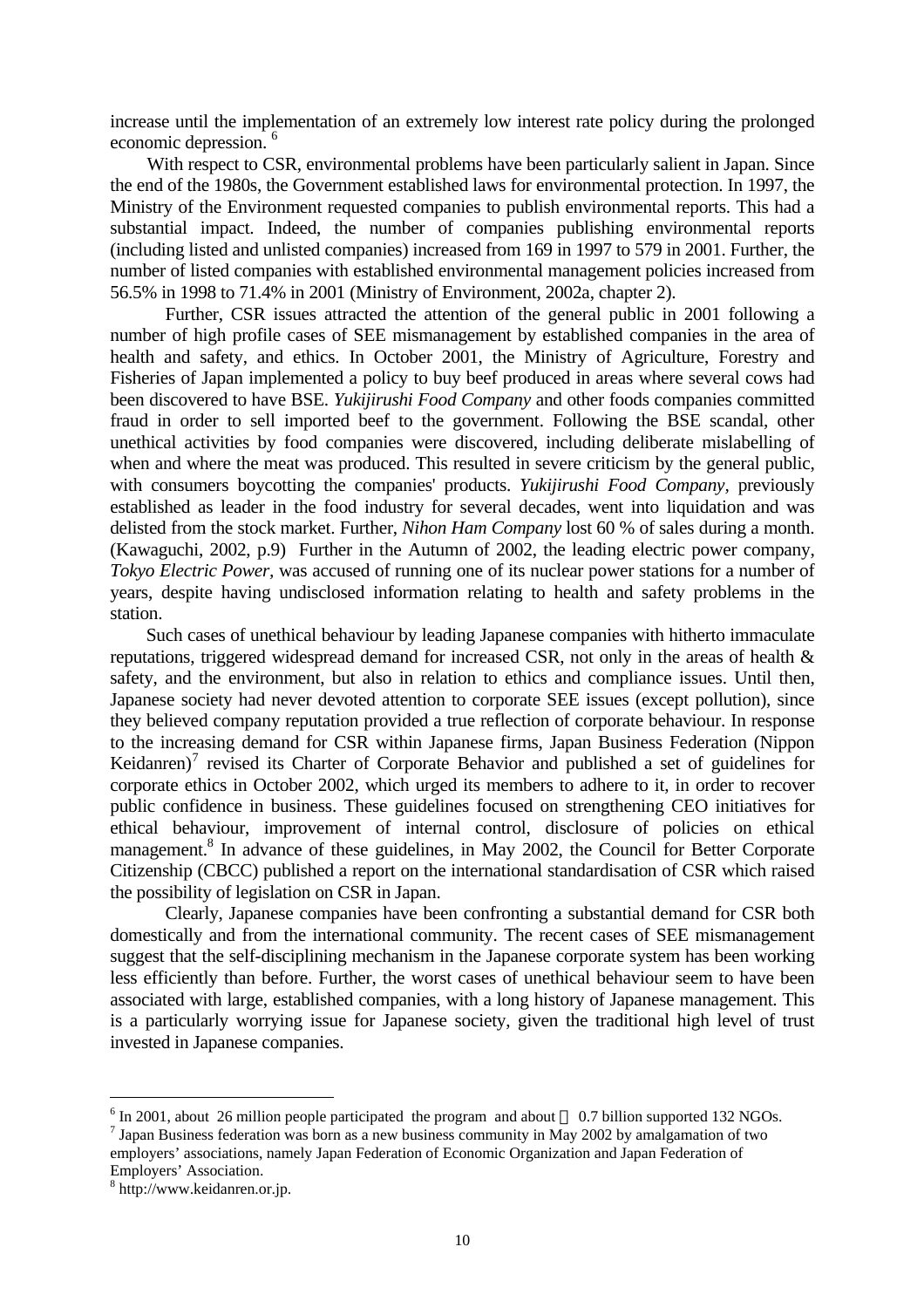The Japanese Government's Cabinet Office introduced guidelines for corporate compliance from the perspective of consumers in April 2002 and the Financial Services Agency published a report on disclosure of corporate governance issues including confirmation of the annual financial reports. This series of government policies could stimulate CSR disclosure by Japanese companies.

#### *Development of Socially Responsible Investment Funds and Consumer Activism*

In August 1999, the first SRI investment funds dedicated to corporate environmental issues (termed 'eco-funds'), were introduced by *Nikko Asset Management Company*. Within six months, four more eco-funds were introduced. By the end of February 2002, the number of SRI investment funds stood at eleven, including eight eco-funds and three social and eco-funds, with approximately 90% of their asset value held by individuals (Ministry of Environment, 2002b, p.55).

#### Insert Table 2 about here

As we can see from Table 2, at the end of October 2001, the total asset value of Japanese investment in SRI funds amounted to Yen133.5 billion (Euro 1140 million)<sup>9</sup> which represented a share of 0.8 % of stock investment funds in Japan. The absolute scale of SRI funds in Japan is not small in comparison to those of European countries. In Japan, investment funds amounted to only 2.5 % of the total assets in the household sector at the end of September  $2001^{10}$ . Therefore, despite growing interest in CSR and SEE issues, SRI was negligible in financial assets of the households sector. This is partly because investment funds have been traditionally marginal assets for households, given the bank-based financial system which has dominated in Japan. Also, spread of securities investment was curtailed in the prolonged stagnant market.

One problem associated with Japanese SRI funds has been their positive screening of environmental issues. A focus on the environment has stemmed not only from an interest in environmental protection due to globalisation of Japanese business in the 1990s, but also from a growing awareness of environmental problems within Japanese society, since the Japanese 'bubble' burst. Until then, corporate activities had been associated with environmental degradation, with little concern from consumers who were impressed by massive profitability in the bubble economy in the late 1980s. Eco-funds were made available to individual investors two years after the Japanese Financial Big Bang in 1997, when financial reform created a more market-oriented system, and households began to focus more on securities investment. Four ecofunds were established in 1999 and the amount of eco-funds was more than Yen 200 billion at its peak at the end of 1999 (Ministry of Environment, 2002b, p.55). Another eight funds were established from January 2000 and June 2001. Unfortunately, since then, the stock market continued to decline and eco-funds have also hovered at a low level.

Another problem with eco-funds has been their portfolio strategies. It is often highlighted that eco-funds are predominantly constituted from investment in leading companies such as *Sony* and *Matsushita*, which support their performance.<sup>11</sup> Thus, SRI funds in Japan are still minority in terms of quantity and immature in terms of screening. On the other hand, demand for CSR has been growing steadily in society, with a greater variety of SRI funds being available to Japanese

<sup>&</sup>lt;sup>9</sup> The market value reduced to Yen 100 billion in July 2002 due to declining stock market. (Kawaguchi, 2002.

p.131, Table 23)<br><sup>10</sup> Financial assets held by household sector amounts yen 1454 trillion, including yen 37 trillion of investment trusts (Bank of Japan).<br><sup>11</sup> For example, top ten stocks of Nikko Eco-fund shared 34.5% of total value of the fund are typical Japanese

established companies including Toyota, NTT Docomo, HOYA, Fuji Film, Matsushita Electricity, Mitsui-Sumitomo Bank , Honda and others. Total number of the stocks contained in the fund is 82. (*Nikko Eco-fund Monthly Report,* the end of October 2002, http://www.nikko-am.co.jp/pdf.data/m\_nk\_eco\_sp.pdf.)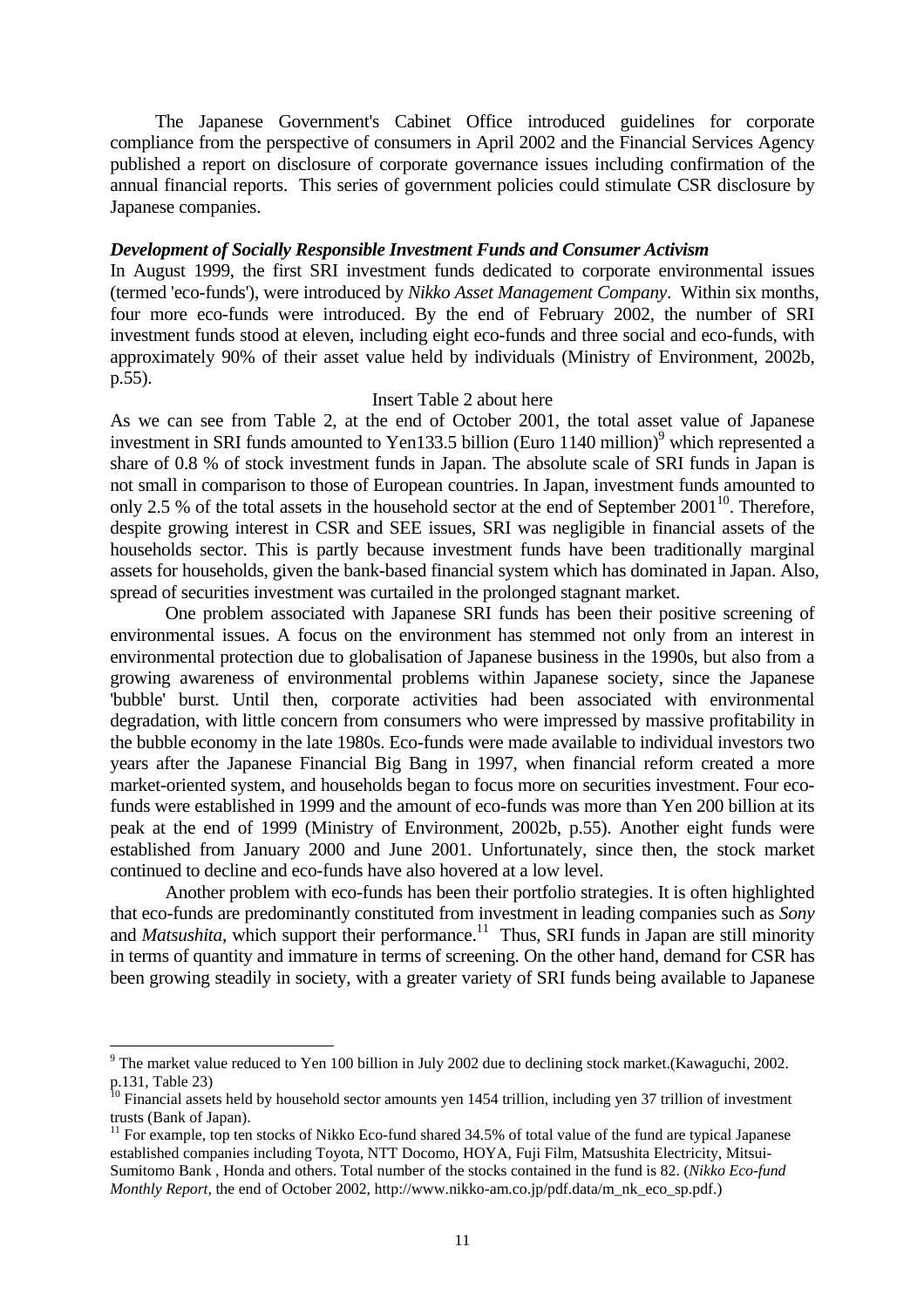households. Some experiments for SRI have also carried out on private portfolios.<sup>12</sup> SRI funds have begun to attract considerable attention from the general public and fund managers.

#### *Pension Funds Reform and Shareholders Activism—Institutional Changes*

In an ageing society, long-term institutional investors such as pension funds and life insurance companies play a key role in solving corporate SEE problems in the framework of corporate governance as leading shareholders. In Japan, institutional investors had been silent shareholders until recently in the bank-based financial system under the government policy to prioritise financial stability and order rather than competition in the financial services industry. As a consequence, trusteeship has been restricted to trust banks and life insurance companies, with no in-house fund management being permitted. In addition, the asset allocation of corporate pension funds has been strictly regulated, as corporate pension funds were designed in part to complement public pension funds. In this regulatory framework, there was no incentive for either corporate pension funds or their trustee bodies to be active shareholders as long as economic growth was sustained.

The situation changed after the 'bubble' burst. It became clear that the traditional system was not sustainable for a rapidly ageing society, with a lower level of economic growth. Pension fund reform started in the early 1990s, with deregulation of asset allocation, strengthened disclosure of fund management activities, and enhanced competition in pension fund trusteeship through the arrival of investment advisors (Suto, 2002a, pp. 261-264). In the late 1990s, the fiduciary responsibility of corporate pension funds became a key point for discussion in order to improve financial performance in the prolonged economic stagnation. Table 3 shows the process of institutional change in pension fund attitudes towards shareholder activism. The Ministry of Welfare introduced a set of guidelines for the fiduciary responsibility of corporate fund directors in 1997, after the regulation of asset allocation by corporate pension funds was eventually abolished.<sup>13</sup> Fiduciary responsibility of pension fund managers covers corporate governance of investee companies as well as accountability of fund management.

#### Insert Table 3 about here

However, in Japanese pension fund management schemes, ownership and legal rights to control companies are legally separated. Legal shareholders are trust banks and life insurance companies which are trustee bodies, although actual shareholders are their customers, pension funds. Pension funds themselves are not allowed to give instructions on individual investees to their trustees. So, except in-house management, there are no legal routes for pension funds directly to execute their shareholders rights. All shareholders' rights are delegated to their trustee bodies, while the pension funds bear the ultimate investment risk. If a pension fund wants to commit corporate management as real shareholders in order to take fiduciary responsibility, they can show their fund management policy explicitly to trustee bodies and put pressure on them to take action as shareholders on behalf of customers. Following the liberalisation of financial services and the Ministry of Welfare's published guidelines on fiduciary responsibility of pension funds in 1997, trust banks and life insurance companies increasingly executed voting rights year by year in enhancing competition in the pension funds trustee business.

A questionnaire survey of corporate governance in Japanese corporate pension funds and their trustee bodies was carried on in January 2001(Omura, Suto and Masuko, 2001). The results revealed obvious changes in the attitudes of corporate pension funds and their trustee bodies toward more active shareholders in transition toward more market-oriented system 690 of 1193 pension funds (58%) and 68 of 88 trustee bodies (77% ) considered that trustee bodies should

 $12$  In February 2002, a social entrepreneur fund in limited partnership was organized by Mirai Securities Company. That is SRI fund to explore unpublished firms with positive social screening.

<sup>&</sup>lt;sup>13</sup> Pension fund of Cooperative Association of Private Schools and Universities has been under the regulation of the Ministry of Education. The regulation on assets allocation was abolished in April 2002.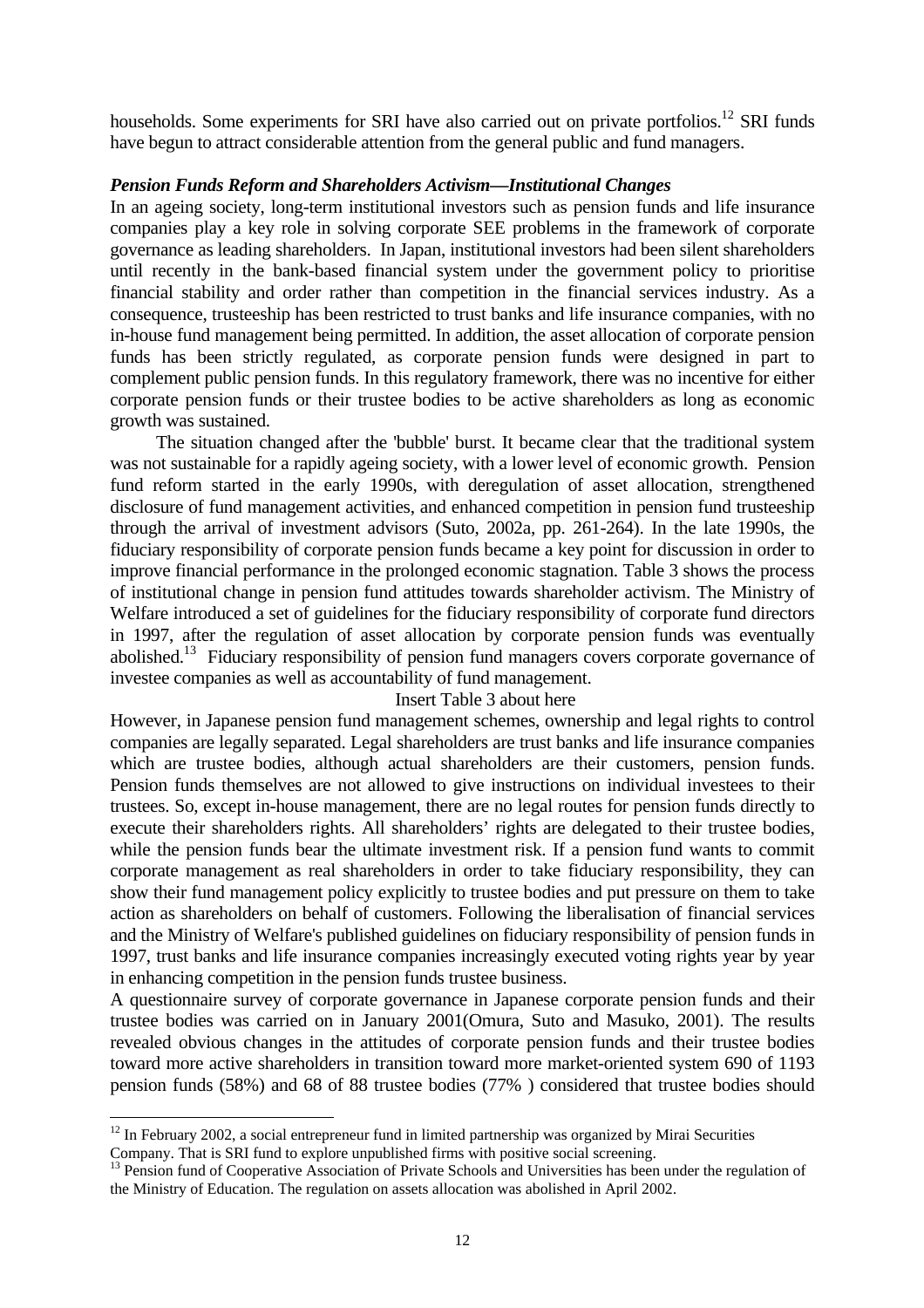execute voting rights as agents of pension funds. Another institutional change to stimulate corporate pension funds as active shareholders was introduction of defined contribution plan, named the Japanese 401K. The DC plan has been gradually adopted by corporate pension funds since it started in October 2001. Though the number of companies which adopted the DC plan was only 203 and about 10% of listed companies at the end of 2002, it was expected to enhance beneficiaries' consciousness as active shareholders and give them a stronger incentive to monitor pension fund managers.

Actually, pension funds trustees bodies and in-house managers of the Pension Fund Association began to demonstrate their agreement and disagreement through voting and blank voting decreased dramatically in 2002, as Table 4 shows. This trend is more conspicuous for fund-management by corporate pension fund associations, as evidence by Table 5. They disagreed with one fourth of the proposals at corporate general shareholder meetings. In this new movement, the Pension Fund Association has increasingly led shareholder activism in Japan. According to interviews which the Association conducted after the general shareholders meetings of Japanese companies concentrated in June, they were told that the reason for a high level of votes 'against' management was that the corporate mangers had not answered their questions adequately. They also commented that the concentration of certain groups at the general shareholders meeting was a major barrier to shareholder activism in Japan.

Insert Tables 4 and 5 about here

While the conventional Japanese-style corporate governance, characterised by monitoring by main banks and internal disciplining by life-time employment with career concerns, has been reducing its function in the 1990s, institutional investors have been seeking more active involvement in corporate management. Facing corporate SEE issues in the 2000s, institutional investors should have considered SRI and CSR in taking fiduciary responsibility as agents of individuals. SRI by pension funds has not been put into practice yet but pension fund managers are facing strong demands for improved investment performance by enriching their fund management competencies rather than developing SRI at the moment. However, it is reality that pension funds managers in general are not concerned SRI and rather strongly question about harmonization between fiduciary responsibility and social screening investee companies.<sup>14</sup>

Both pension fund managers and their trustee bodies do not seem to recognise the linkage between corporate SEE issues and investment risks sufficiently in Japan. They realise that the execution of shareholder rights is a part of their fiduciary responsibility but CSR issues are not related to their corporate governance activities. They should commit harmonisation of fiduciary responsibility and financial performance considering CSR more explicitly so as to reduce investment risks in the long-run. Engagement and dialogue would be an acceptable measure of corporate governance for the institutional investors in Japan, where both investors and companies prefer collaboration to conflict in the markets in establishing relationships.

However, as mentioned earlier, the first socially responsible investment by pension funds appeared in April 2003. The Teachers Aid Association for Tokyo Metropolitan Teachers and Officials launched to manage a SRI portfolio screened with educational, environmental and gender criteria. At the end of July 2003, Sumitomo Trust Bank launched the first SRI fund for two pension funds, KDDI and Shinsei Bank. 15 These are still very exceptional but it makes us

<sup>&</sup>lt;sup>14</sup> A fund manager of Government Pension Investment Fund (GPIF)published his strong objection to SRI by pension funds as a personal viewpoint because social investment criteria are contradict to financial criteria. (Terada, 2003) GPIF is the largest pension fund in Japan.

<sup>&</sup>lt;sup>15</sup> It is announced that the SRI fund screens 250-300 investees based on CSR criteria and among them further screens based on financial performance to 70-80 investees finally. The final portfolio includes Matsusita Electric Company, JR, TOTO.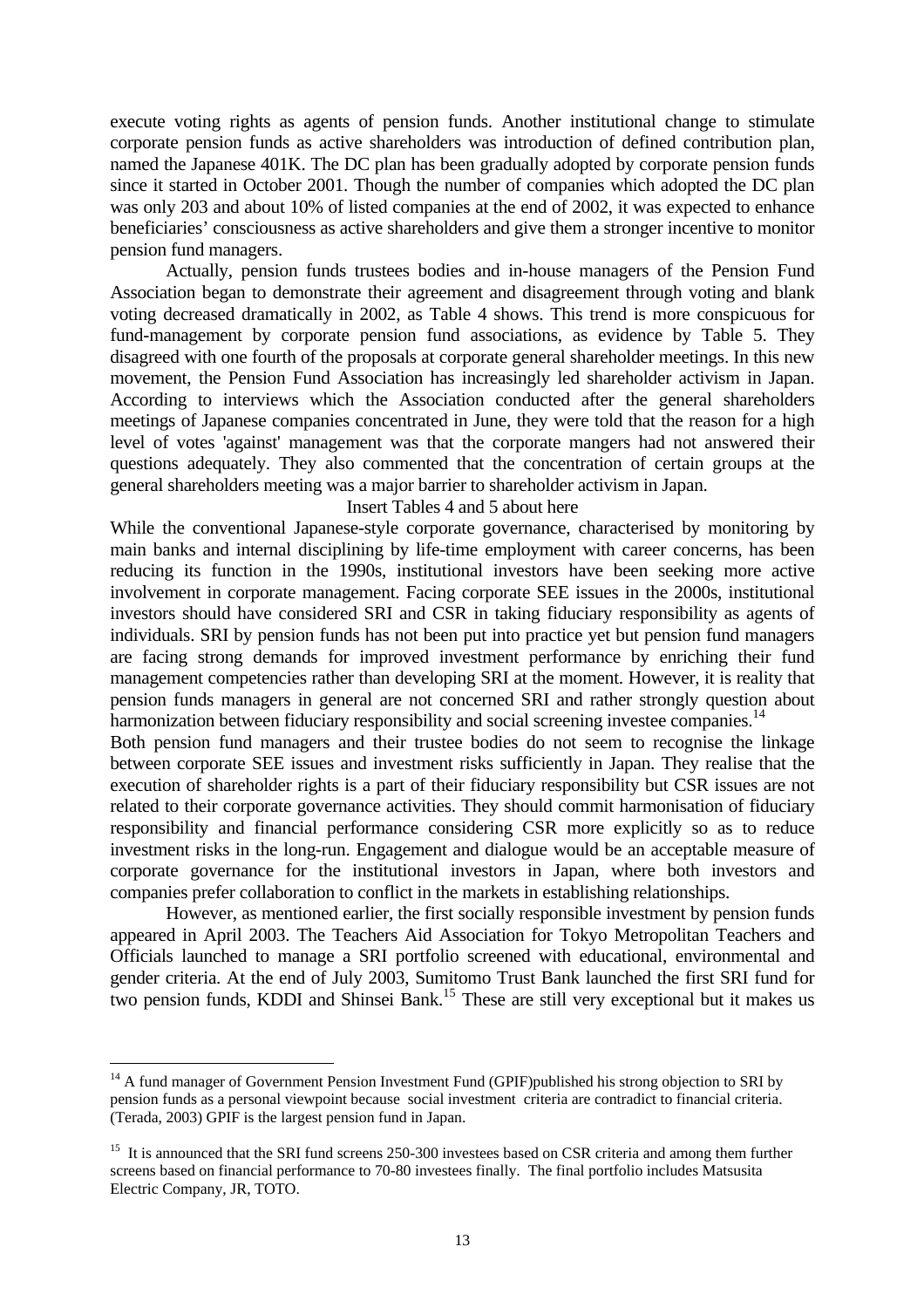expect a new development of pension funds management focusing on corporate social responsibility of investee companies.

#### *Improvement in Disclosure of Corporate Governance and Risk Management*

Responding to corporate SEE issues in Japan, improvement of corporate disclosure is indispensable from the viewpoint of public policy. The Financial Services Agency (FSA) started to review disclosures focusing on internal governance and corporate risks in October 2002. There is an international trend to strengthen disclosure of governance information related to internal control, risk management, and remunerations of managers. Risk information disclosure has been unsatisfactory for investors' decision- making in Japan. Disclosure of remuneration of Japanese corporate managers has not been concerned by the investors as well as managers themselves because it is well known that they are much less than the US, the UK and any other countries, though international investors are concerned with it.

The FSA published Disclosure Working Group Report in December 2002, which says governance information and risk information should be mentioned in each section independently and clearly, and recommends COE to confirm disclosure report for appropriateness of the contents. These disclosures are voluntary base with no legal obligation or penalty, and the government keeps a stance to solve CSR problems in natural selection process of capital market. This is just epoch-making improvement of for Japanese corporate disclosure because it explicitly mentions that corporate managers have to be responsible for disclosure of internal governance system including risk management. Implicitly it suggests that corporate risks they manage and disclose include social risks that the company faces.

#### *New Development of SRI Indexes*

With further corporate scandals arising in Autumn of 2001, a trend of social assessment of corporate behaviour has become more apparent in Japan, accompanied by an increasing demand for social and ethical benchmarks to assess companies. In July 2001, Reitaku University Business Ethics & Compliance Research Centre developed criteria of corporate valuation focusing on compliance named R-BEC001. In November 2002, Morningstar, which is a rating company for investment trusts, announced a new project to provide an SRI stock market index, in cooperation with one of NPOs (non-profit organizations) think tank, the Public Resource Centre<sup>16</sup>. This SRI index is screened by criteria selected in five fields of CSR: 1. governance and accountability (governance, compliance, disclosure etc.); 2. market (attitudes to consumers, attitudes to trading partners, customers' satisfaction, procurement etc.); 3. employment(employment relations, human resources, human rights etc.); 4. social contribution (contribution to regional society, cooperation with NGOs etc.); 5. environment(environment management, protection of regional/global environment etc.).

As discussed above, in July 2003, a mainstream rating company, Morningstar started to publish a SRI index, MS-SRI. These SRI benchmarks for Japanese firms have not widely acknowledged by both corporate pension funds and among individual investors yet but future development seems to be promising.

## **The Future Route for Socially Responsible Investment in Japan and the UK: A Discussion**

In the UK, it is widely recognised that management of corporate SEE issues is part of companies' internal control and risk management systems, so that long-term institutional investors should promote CSR in the framework of corporate governance by shareholders as agents of their customers as well as representative stakeholders of investee companies. They could contribute to

<sup>&</sup>lt;sup>16</sup> Press release by Morningstar,  $\cdot$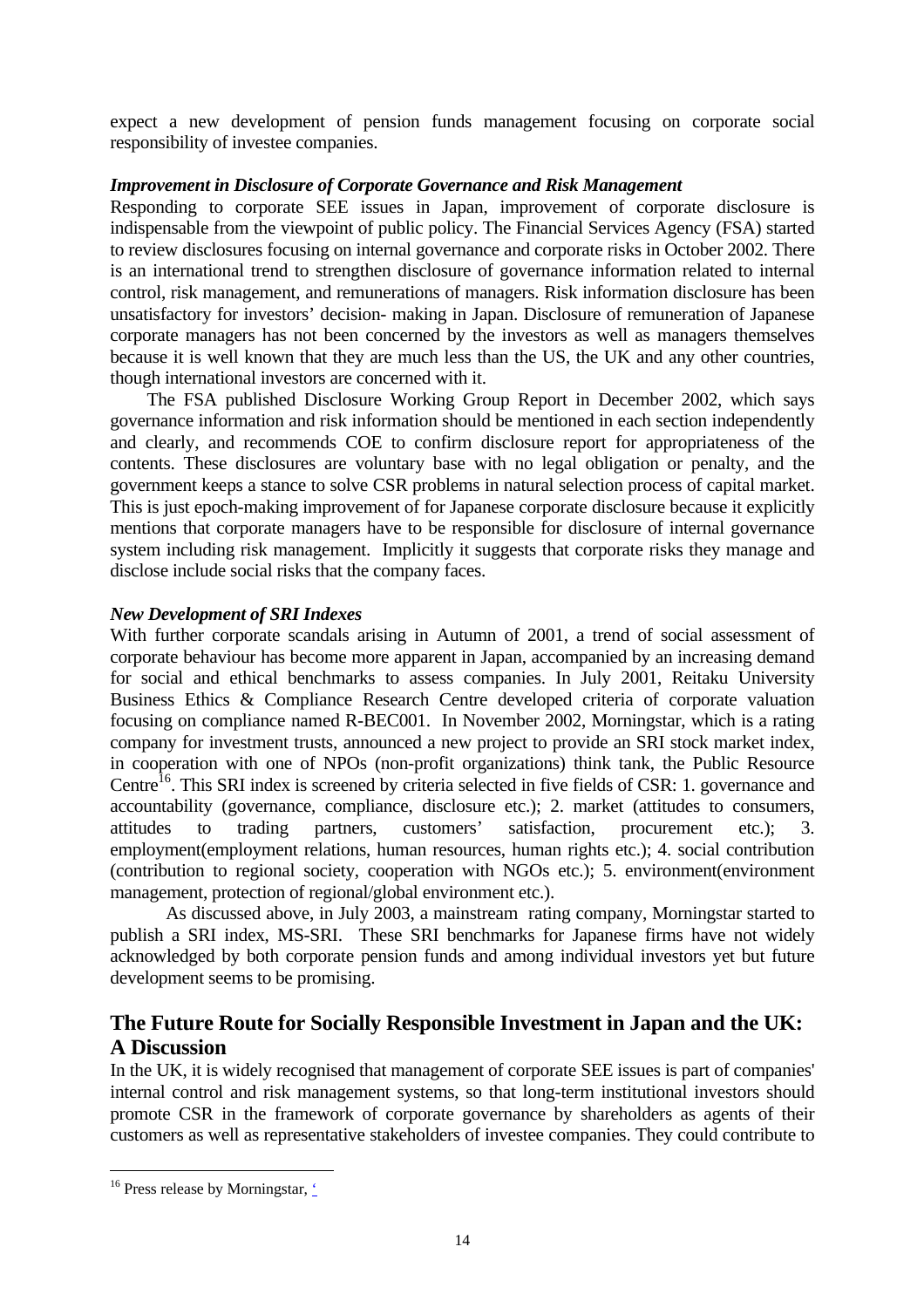increasing long-term benefits for their customers as well as those of the society as a whole. Thus, disclosure of SRI policy of the pension funds is a public policy for promoting CSR through natural selection in the market, because SRI by institutional investors is expected to be a driving force in realising socially responsible corporate activities. The use of corporate governance mechanisms such as engagement and dialogue by large shareholders to solve SEE problems is a realistic route for the development of SRI in Japan, which faces a rapidly aging society. However, there are some ways in which Japan can learn lessons from the UK experience in SRI.

Firstly, disclosure of SRI strategies of pension funds seems to contribute to enhancing consciousness about the responsibility of shareholders for social and environmental outcomes of corporate activities that they indirectly invest in, but it does not seem realistic to be implemented successfully at least in near future. According to experience of the UK, the reason why SRI disclosure policy is successful depends on a wide range of non-profits organisations which play important role as SRI information intermediaries, which link CSR demands with SRI drivers, and finally supply of CSR by corporate managers. Development of such neutral intermediation is a determinant to promote SRI and CSR if the government chooses to solve SEE mismanagement basically by market mechanism. While, development of NPO and NGO information intermediaries are developed much less sufficiently in Japan.

Secondly, in the case of Japan, professional fund managers of trustee bodies, which are trust banks, life insurance companies investment adviser companies, would play more important role to promote SRI by pension for Japanese pension funds more highly depend on external fund managers, though the UK experience suggests that development of SRI depends on not only ability of pension funds managers but also main stream asset management industry in general.

Thirdly, hence, it might be more effective in Japan to implement a public policy for the firms to disclose SEE issues as a part of internal risk management rather than to implement a policy for long-term institutional investors to disclose SRI strategies. Disclosure of SEE policy of firms will give explicit information of their attitude about corporate risk management. As less sufficient development of SEE intermediaries and less matured pension funds managers than the UK, the trustee bodies of Japanese pension funds could be actively execute shareholders' rights based on explicit SEE information disclosed by investees so as to assess corporate value in a long perspective.

What about a recommendation based on the SRI disclosure regulation for trustees? The deregulation has allowed trustees more freedom in asset allocation decisions. In Japan, this freedom could be used to improve decision and communication links between the pension fund members (society), the trustee bodies and the pension fund managers in order to experiment with, and build on, the positive financial benefits of an SRI policy.

Also, the benefits of engagement over screening need to be emphasised and applied in Japan. Screening in now an outdated form of SRI in the UK and should be sidelined in Japan in order to make way for SRI investment overlay strategies across all major pooled funds.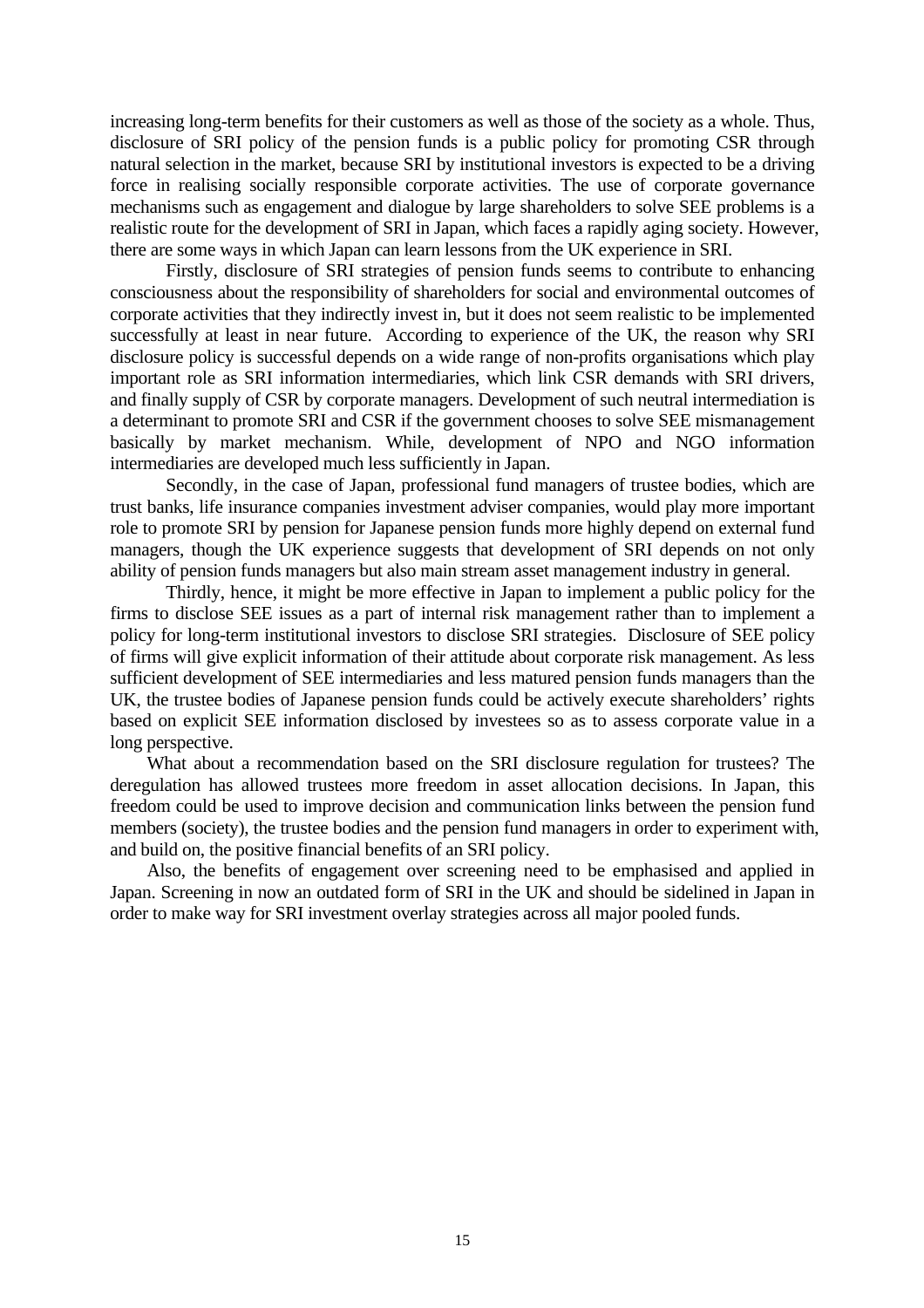#### **References**

- Association of Chartered Certified Accountants (ACCA) (2000) *Turnbull, Internal Control and Wider Aspects of Risk,* commissioned by the ACCA social and environmental committee, Certified Accountants Educational Trust, London.
- AccountAbility 1000 (AA1000) (1999) *Accountability 1000 Framework: Exposure Draft*, November, London, UK.
- Arthur, T. (1999) "Are Gilts Ethical Investments?", *Institute of Economic Affairs,* Blackwell Publishers, UK, December, pp.41-43.
- Boatright, J. R. (1999) *Ethics in Finance,* Foundations of Business Ethics, Blackwell Publishers, Oxford, UK.
- Bowie, N. E. (2004) "Relativism and the Moral Obligations of Multinational Corporations", in *Ethical Theory and Business*, eds. Beauchamp, T. L. and N. E. Bowie, 7th edition.
- Bowman, E. H. and M. Haire (1976) "Social Impact Disclosure and Corporate Annual Reports", *Accounting, Organizations and Society*, pp.11-21.
- Carter, R. (2002) *Outlining DTI Reviews Related to Corporate Governance and the Implications for Business*, presentation at the Corporate Governance conference, London, 31 July - 1 August, London.
- Coffee, J. C. Jr. (1991) "Liquidity versus control: the institutional investor as corporate monitor", *Columbia Law Review,* Vol.91, No.6, October, pp.1277-1368.
- Cowe, R. (2001) Investing in Social Responsibility: Risks and Opportunities, Association of British Insurers (ABI) Research Report.
- Cunliffe, J. (1997) *The Role of the Pension Fund Trustee,* Pearson Professional Ltd., London, UK.
- Davis, R. (2002) *Achieving Transparency in Corporate Reporting and Accounting to Shareholders: What is Required and Expected*, presentation at the Corporate Governance conference, London, 31 July - 1 August, London.
- Del Guercio, D. and J. Hawkins (1999) "The motivation and impact of pension fund activism", *Journal of Financial Economics*, Vol.52, pp.293-340.
- Department of Trade and Industry (DTI) (1999) "Creating quality dialogue between smaller quoted companies and fund managers", *DTI,* London, UK.
- Duffy, S. (2000) "A Partnership for SRI Policies", *Pensions Week,* June.
- Ellison, R. (1997) *The Pension Trustee's Handbook: The Definitive Guide to the Trustee's Role and Obligations under the 1995 Pensions Act*, Thorogood Ltd., London, UK.
- Estes, R. (1976) *Corporate Social Accounting*, John Wiley and Sons, New York, USA.
- Ethical Investment Research Service (EIRIS) (1999) *The EIRIS Guide for Pension Fund Trustees: Trustees and Ethical Investment,* The Ethical Investor, London, UK.
- Ethical Investment Research Service (EIRIS) (1996) *Money and Ethics: A Guide to Pensions, PEPS, Endowment Mortgages and other Ethical Investment Plan"*, Ethical Investment Research Service, London, UK.
- The Ethical Investor (2000) "New Standard Helps Investors Make Choices", *EIRIS,* January/February, page 1.
- Friedman, A. L. and S. Miles (2001) "Socially Responsible Investment and Corporate Social and Environmental Reporting in the UK: An Exploratory Study", *British Accounting Review,* Vol.33, pp.523-548.
- Gregory, A., Matatko, J. and R. Luther (1997) "Ethical Unit Trust Financial Performance: Small Company Effects and Fund Size Effects*", Journal of Business Finance & Accounting,* Vol. 24, No. 5, June, pp. 705-725.
- Harte, G., Lewis, L., Owen, D. (1991) "Ethical Investment and the Corporate Reporting Function", *Critical Perspectives on Accounting,* Vol. 2, pp. 228-253.
- Holden-Meehan (1999) "The Millennium Guide to Ethical and Environmental Investment", *Holden-Meehan,* Bristol, UK.
- Justpensions (2001) Socially Responsible Investment and International Development- A Guide for Trustees and Fund Managers, May 2001 (www.justpensions .org)
- Jubb, G. (2002) *Involving Shareholders Actively to Make a Positive Contribution to the Corporate Governance*
- *Process*, presentation at the Corporate Governance conference, London, 31 July 1 August, London.
- Kawaguchi, Mariko(2002) "Corporate Social responsibility", *Daiwa Review,* 2002.10.1, Daiwa Institute of Research, pp.98-141 (Japanese).
- Litvack, K. (2002) Using Index Funds to Meet the SRI Challenge", *Pensions Week,* 10 June, pp.26-27.
- Luther, R. G., Matatko, J. and D. C. Corner (1992) "The Investment Performance of UK "Ethical" Unit Trusts", *Accounting, Auditing & Accountability Journal,* Vol. 5, No. 4, pp. 57-70.
- Mallin, C., Saadouni, B. and R. J. Briston (1995) "The Financial Performance of Ethical Investment Funds", *Journal of Business Finance & Accounting*, 22, pp. 483-96.
- Mansley, M. (2000) *Socially Responsible Investment: A Guide for Pension Funds and Institutional Investors*, Monitor Press, UK.
- Martin, I. (2002) "SRI Winners and Losers Revealed as Returns Shine", *Pensions Week,* 9th September, p.2.
- Mayo, C. (2001) "Who's Green Now? The Proposals for Mandatory Social Reporting", *Simmons & Simmons,* January.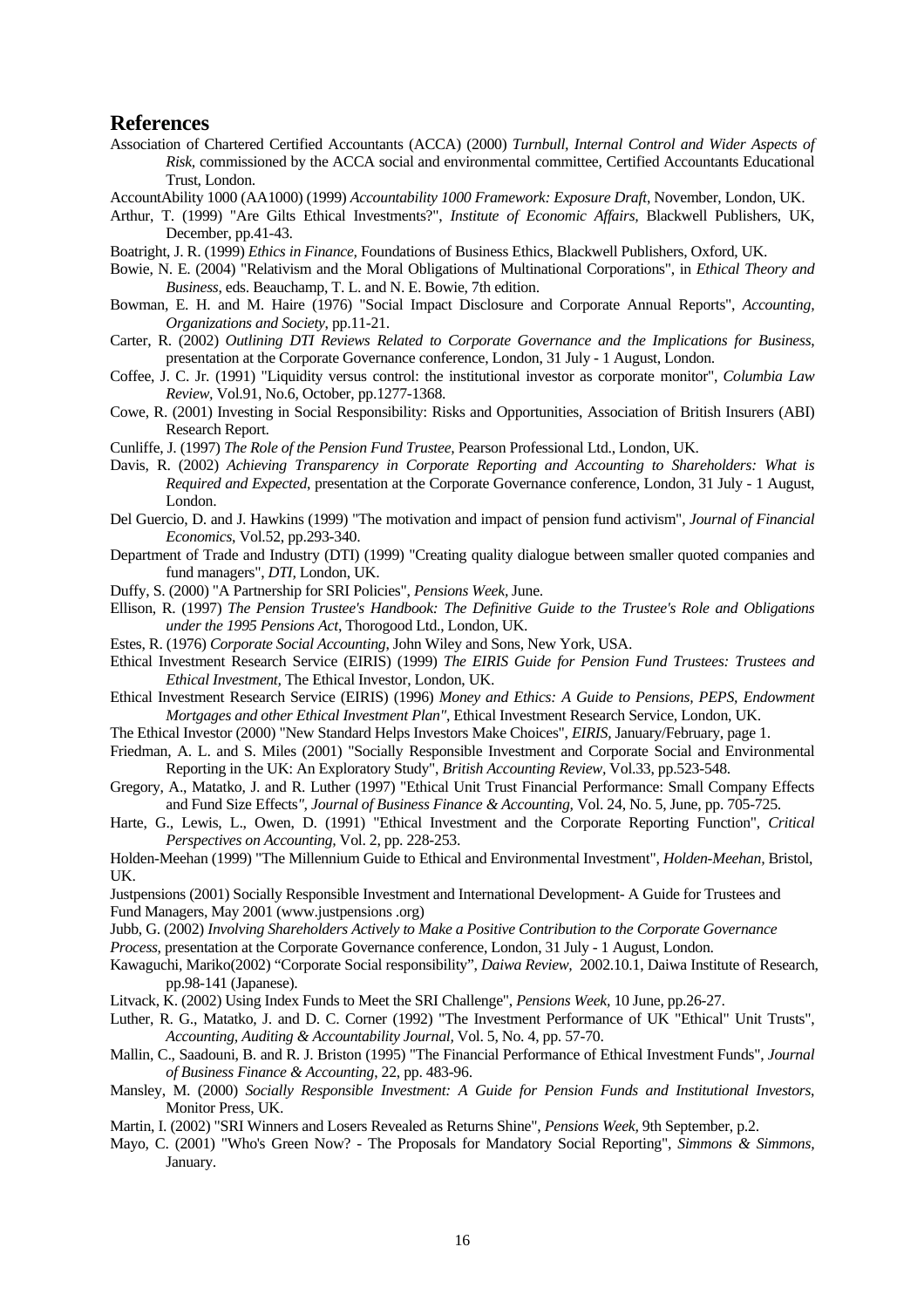Mayo, C. (2002) *Corporate Governance: Too Many Codes, Too Much Box-Ticking, Too Little Shareholder Value*, presentation at the Corporate Governance conference, London, 31 July - 1 August, London.

McCann, L., Solomon, A. and J. F. Solomon (2003) "Explaining the Recent Growth in UK Socially Responsible Investment", *Journal of General Management,* Vol.28, No.3, Summer, pp.32-53.

Ministry of Environment (2002a) *White Paper of Environment 2001* (Japanese).

Ministry of Environment (2002b) *A Study on Environmental Behaviour in Financial Services Industry*, March 2002 (Japanese).

Modernising Company Law (2002) White Paper presented to Parliament, *Department of Trade and Industry*, July.

- Monks, R. A. G. (2001) *The New Global Investors: How Shareholders Can Unlock Sustainable Prosperity Worldwide,* Capstone Publishing Limited, Oxford, UK.
- Montagnon, P. (2002) *Defining the ABI's Position on Corporate Governance and Investor Guidelines*, presentation at the Corporate Governance conference, London, 31 July - 1 August, London.

Myners (2001) *Institutional Investment in the United Kingdom: A Review,* The Myners Report, London, UK.

- National Association of Pension Funds (NAPF) (2000) *Year Book 2000: A Guide to the National Association of Pension Funds Limited,* National Association of Pension Funds Limited.
- Omura, Keiichi, Megumi Suto and Makoto Masuko (2001) *Questionnaire Research on Corporate Governance od Japanese Institutional Investors*, July 2001, Policy Research Institute, Ministry of Finance, Japan (English summary: "Corporate Governance of Japanese Institutional Investors—Major results of Questionnaires Concerning Corporate Governance by Institutional Investors", PRI Discussion Paper Series 02A-28, 2002. 9. 13, Policy Research Institute, Ministry of Finance, Japan; http://www.mof.go.jp/english/soken/pri\_top.htm.)
- Parker, L. D. and B. H. Roffey (1997) "Back to the drawing board: revisiting grounded theory and the everyday accountant's and manager's reality", *Accounting, Auditing & Accountability Journal*, Vol.10, No.2, pp.212- 247.
- Pensions Week (2002) "Alternative Strategies: SRI, Private Equity and Hedge Funds", *Pensions Week* , 10 June, p.21.
- Romano, R. (1993) "Public pension fund activism in corporate governance reconsidered", *Columbia Law Review,* Vol.93, pp.795-853.
- Siegel, S. and N. J. Castellan (1988) Nonparametric Statistics for the Behavioral Sciences, 2nd edition, McGraw-Hill Book Company, New York, USA.
- Solomon, J. F., Solomon, A. and S. D. Norton (2002) "Socially Responsible Investment in the UK: Drivers and Current Issues", *Journal of General Management* Vol.27, No.3, Spring, pp.1-13.
- Solomon, J. F., Solomon, A., Joseph, N. L. and S. D. Norton (2002) "Who Would be a Trustee? The Growth of SRI in UK Pension Funds", *New Academy Review,* Vol.1, No.4, Winter, pp.98-104.
- Solomon, J. F. and A. Solomon (2003) "Private Social, Ethical and Environmental Disclosure", *Unpublished Working Paper*.
- Spicer, B. H. (1978) "Investors, Corporate Social Performance and Information Disclosure: An Empirical Study", The Accounting Review, January, pp.94-111.
- Stock, M., Copnell, T. and C. Wickes (1999) *The Combined Code: A Practical Guide,* KPMG and Gee Publishing, October, London, UK.
- Strauss, A. and J. Corbin (1998) *Basics of Qualitative Research: Techniques and Procedures for Developing Grounded Theory*, SAGE Publications, London, UK.
- Suto, Megumi (2002a) "New Development in Japanese Corporate Governance in the 1990s: The Role of Corporate Pension Funds", eds. By H. Shibuya, M. Maruyama and M. Yasaka, *Japanese Economy and Society under Pax-Americana,* University of Tokyo Press, Chapter9, pp.249-274.
- Suto, Megumi (2002b) "Anglo-American Corporate Governance and Roles of Institutional Investors", eds. By H. Shibuya, M. Suto and S. Imura, American Corporate Governance, University of Tokyo Press, Chapter 2, pp.51-85. (Japanese)
- Talbot, K. (2000) "SRI Gets a Boost from Local Authority Plans", *Pensions Week,* June, p.1.
- Targett, S. (2000) "Friends Plans to Give Ethical Lead", *Financial Times,* Companies & Markets, Monday 8th May.
- Terada, Noboru(2003) "SRI against Fiduciary Responsibility" *Nenkin Joho(Pension Fund Information)*, June 3 2003.
- The Cadbury Report (1992) "Report of the Committee on the Financial Aspects of Corporate Governance", *Gee* (Professional Publishing Ltd.): London, UK.
- The Turnbull Report (1999) Internal Control: Guidance for Directors of Listed Companies Incorporated in the United Kingdom, Consultation Draft, April, ICAEW.
- Trotman, K. T. and G. W. Bradley (1981) "Associations between Social Responsibility Disclosure and Characteristics of Companies", Accounting, Organizations and Society, Vol.6, No.4, pp.355-362.
- Wheeler, D. and M. Sillanpää (1997) *The Stakeholder Corporation: A Blueprint for Maximizing Stakeholder Value,* Pitman Publishing, London, UK.
- Williams, S. (1999) "UK Ethical Investment: A Coming of Age", *The Journal of Investing,* Summer, pp. 58-75.
- Wong, D. (1991) "Relativism", chapter 39 in Singer, P. (1991) *A Companion to Ethics*, Blackwell, Oxford, UK.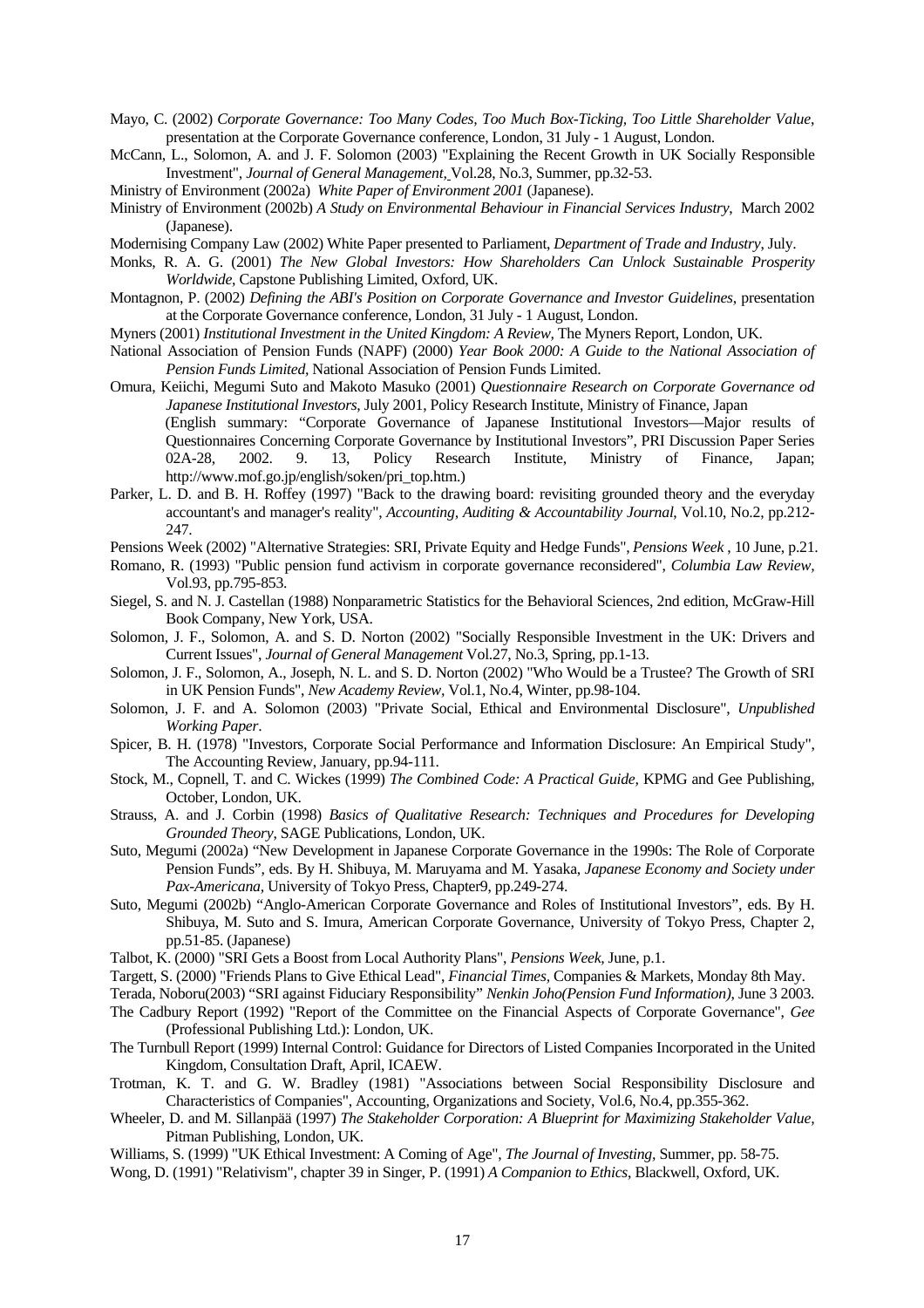## **Table 1**

## **Events Contributing to the Development of Corporate Social Responsibility and Socially Responsible Investment in Japan**

| Date        | Event                                                                                                                                                                                                                                                                                                                                                                                                                                                                                                                                      |
|-------------|--------------------------------------------------------------------------------------------------------------------------------------------------------------------------------------------------------------------------------------------------------------------------------------------------------------------------------------------------------------------------------------------------------------------------------------------------------------------------------------------------------------------------------------------|
| 1989        | The Council for Better Corporate Citizenship (CBCC) was founded with full backing of the Japan<br>Federation of Economic Organization                                                                                                                                                                                                                                                                                                                                                                                                      |
| 1991        | The Postal Service Agency of the Government started savings for the International Volunteer Aid<br>Program (January)                                                                                                                                                                                                                                                                                                                                                                                                                       |
| 1999        | The Mutual Aid Association for Tokyo Metropolitan Teachers and Officials published a statement on the<br>investigation of investment in eco-funds (February)<br>The first eco-fund was issued (August)<br>ECS2000 (Ethics Compliance Standard) was published from the Business Ethics & Compliance Centre,<br>Reitaku University                                                                                                                                                                                                           |
| <b>2000</b> | The first SRI investment fund was issued specialising in environmental and social issues (September)<br>The pension fund of the Teachers Association of Tokyo started to invest approximately Yen 1 billion in<br>eco-funds (December)                                                                                                                                                                                                                                                                                                     |
| 2002        | CBCC published a report on the international standardisation of CSR (May)<br>The Japan Business Federation revised its Charter of Corporate Behavior and the accompanying<br>guidelines (October)                                                                                                                                                                                                                                                                                                                                          |
| 2003        | The Mutual Aid Association for Tokyo Metropolitan Teachers and officials started to manage part of its<br>pension fund according to SRI criteria, by screening 100 companies based on its own SEE standards,<br>Yen 2 billion from Yen 8.4 billion total assets (April)<br>The Morning Star started to publish an SRI index (MS-SRI), screening 150 company shares (July)<br>Sumitomo Trust Bank launched the first SRI fund for pension funds, which was entrusted Yen 25 billion<br>by the pension funds of KDDI and Shinsei Bank (July) |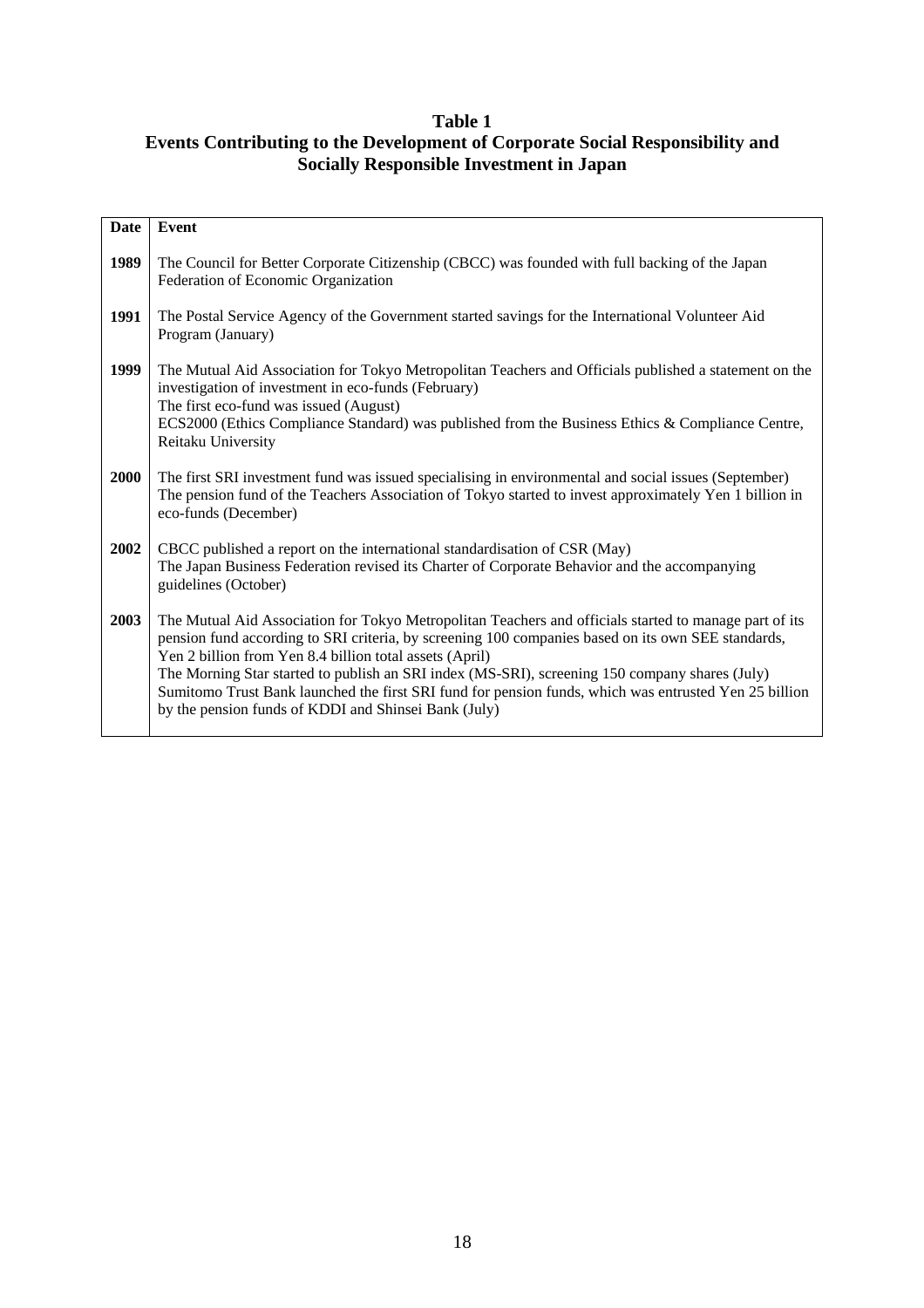### **Table 2 International Comparison of Investment in Socially Responsible Investment Funds in 2001**

|                    | <b>Number</b> | <b>Euros</b><br>(millions) | $\frac{0}{0}$ |
|--------------------|---------------|----------------------------|---------------|
|                    |               |                            |               |
| <b>Germany</b>     | 22            | 838                        | 0.10          |
| <b>France</b>      | 38            | 1917                       | 0.22          |
| <b>Italy</b>       | 9             | 1842                       | 0.43          |
| UK                 | 62            | 5910                       | 1.03          |
| <b>Netherlands</b> | 16            | 989                        | 1.45          |
| <b>Belgium</b>     | 33            | 1683                       | 1.18          |
| <b>Swaziland</b>   | 16            | 1368                       | 1.47          |
| Total <sup>1</sup> | 196           | 15663                      | 0.43          |
| Japan              | 11            | 1140                       | 0.80          |

**Sources:**

 SRI Group, "Green social and ethical funds in Europe 2001" (www.srigroup.org) Japan Investment Fund Association, Kawaguchi (2002)

**Notes:** 

1. UC ITS funds in Europe

The asset values were calculated at the end of June, 2001

2. SRI funds in Japan were calculated at the end of October 2001 (Kawaguchi, 2002, Table 23) The share is in the total amount of stock investment funds at the end of 2001.

The exchange rate was Euro 1: Yen 117.1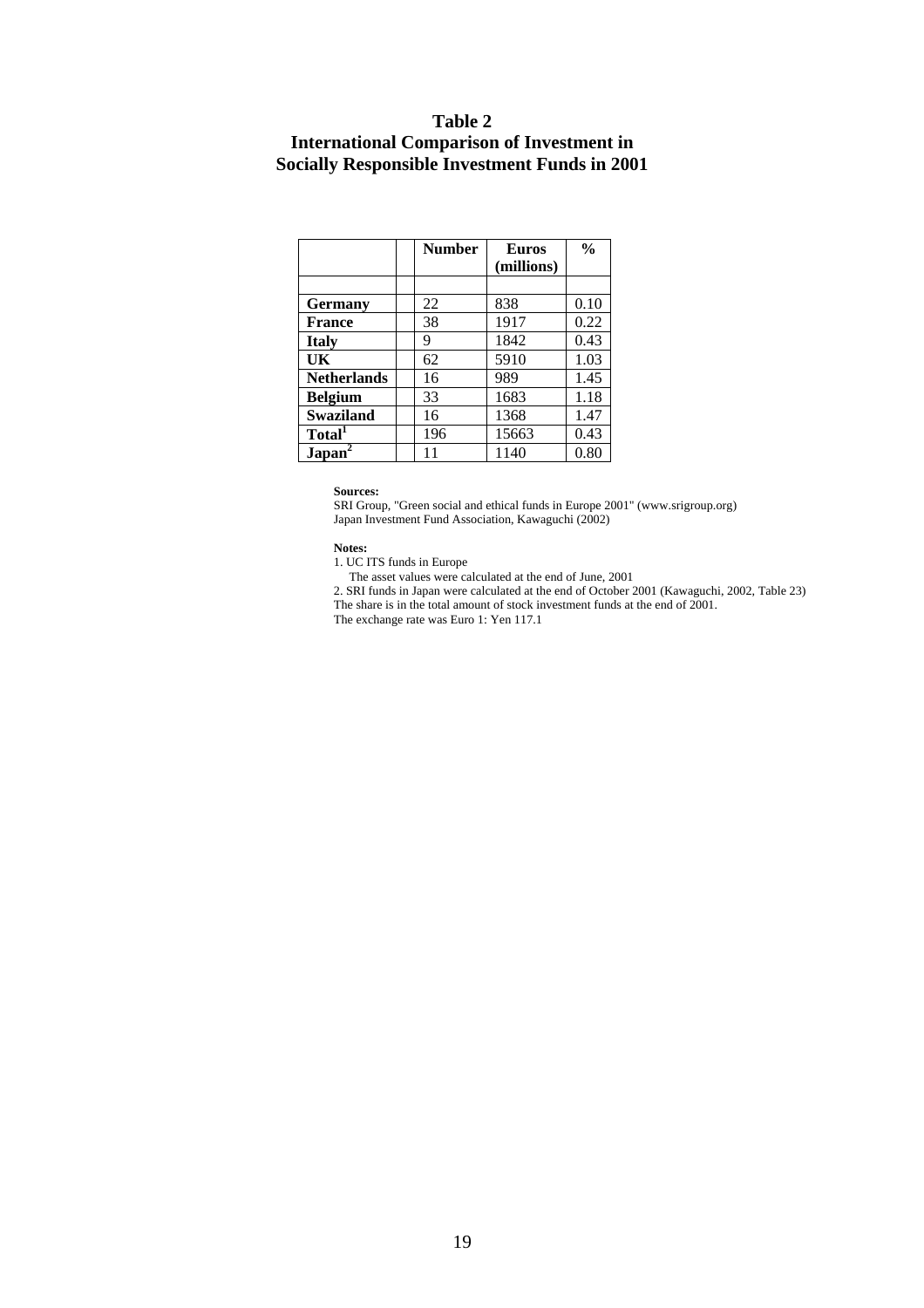## **Table 3 The Development of Shareholder Activism by Pension Funds in Japan**

| Date | Event                                                                                                                               |
|------|-------------------------------------------------------------------------------------------------------------------------------------|
|      |                                                                                                                                     |
| 1996 | Partial relaxation of asset allocation regulation on pension funds                                                                  |
| 1997 | Ministry of Welfare published guidelines for fiduciary responsibility of pension funds                                              |
| 1998 | Abolition of regulation on asset allocation of pension funds                                                                        |
| 1999 | The Pension Fund Association published basic policy for execution of voting rights                                                  |
| 2000 | Disclosure of net debts of pension funds on balance sheets of sponsor companies                                                     |
| 2001 | The 401k-type DC Plan was introduced (October)                                                                                      |
| 2002 | The Pension Fund Association released "Working Guidelines for the Exercise of Voting Rights"                                        |
| 2003 | The Pension Fund Association published corporate governance criteria and started to execute voting<br>rights on in-house investment |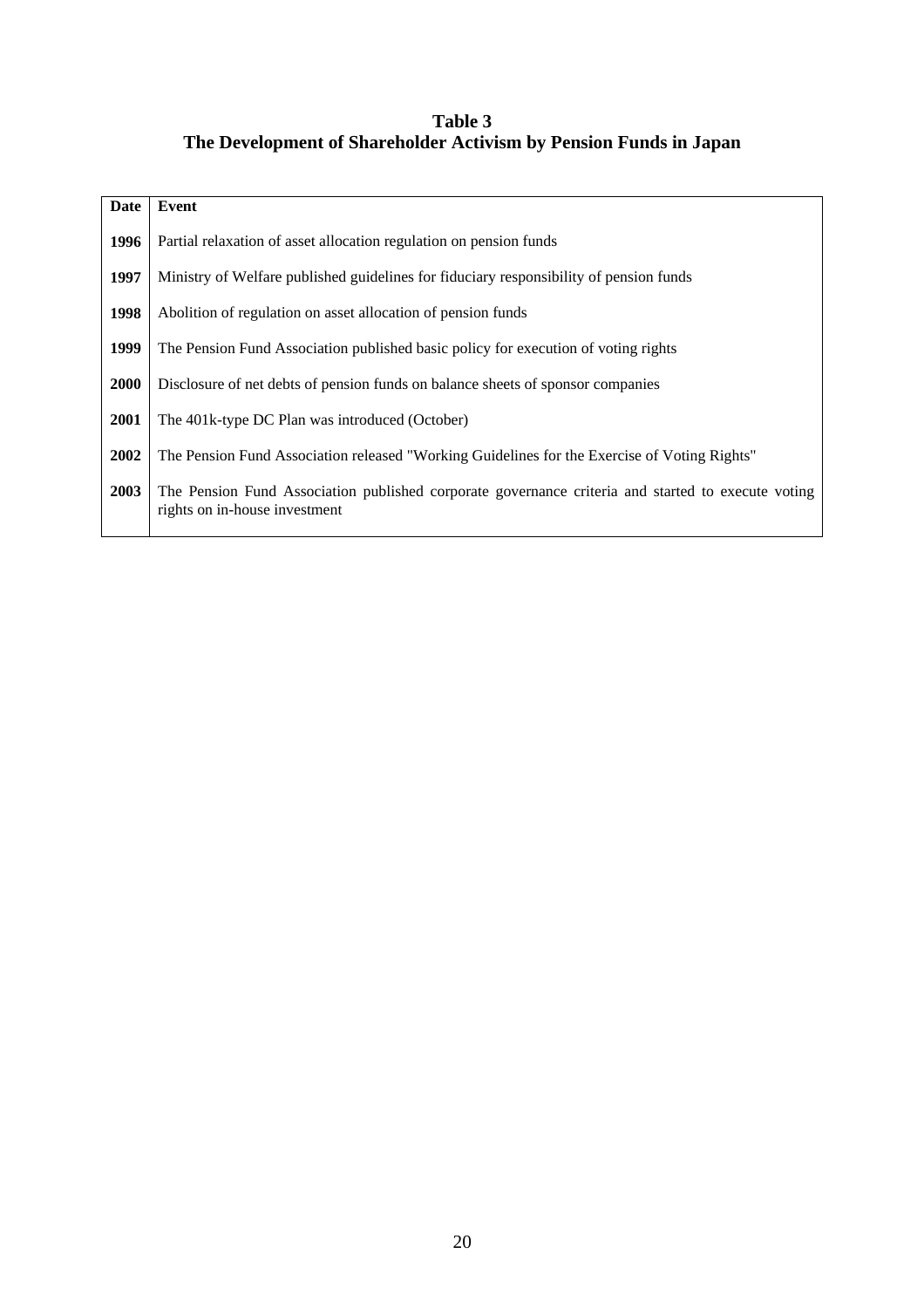|      | <b>Number of Proposals</b>  |       | $\frac{0}{0}$ |
|------|-----------------------------|-------|---------------|
| 2001 | Total                       | 21206 | 100.0         |
|      | Agree                       | 10772 | 50.8          |
|      | Disagree                    | 358   | 1.7           |
|      | Carte blanche               | 10037 | 47.3          |
|      | Abstain                     | 39    | 0.2           |
| 2002 | Total                       | 34536 | 100.0         |
|      | Agree                       | 31499 | 91.2          |
|      | Disagree                    | 1160  | 3.4           |
|      | Carte blanche               | 522   | 1.5           |
|      | Abstain                     | 1355  | 3.9           |
|      | Proposals from Shareholders |       |               |
|      | Total                       | 1041  | 100.0         |
|      | Agree                       | 38    | 3.7           |
|      | Disagree                    | 764   | 73.4          |
|      | Carte blanche               | 199   | 19.1          |
|      | Abstain                     | 40    | 3.8           |

## **Table 4 Execution of Voting Rights in Japan (2001 April-June; 2002, April-June)**

 **Source:** Ministry of Health, Labor and Welfare **Notes:** Excluding package reaction to a company